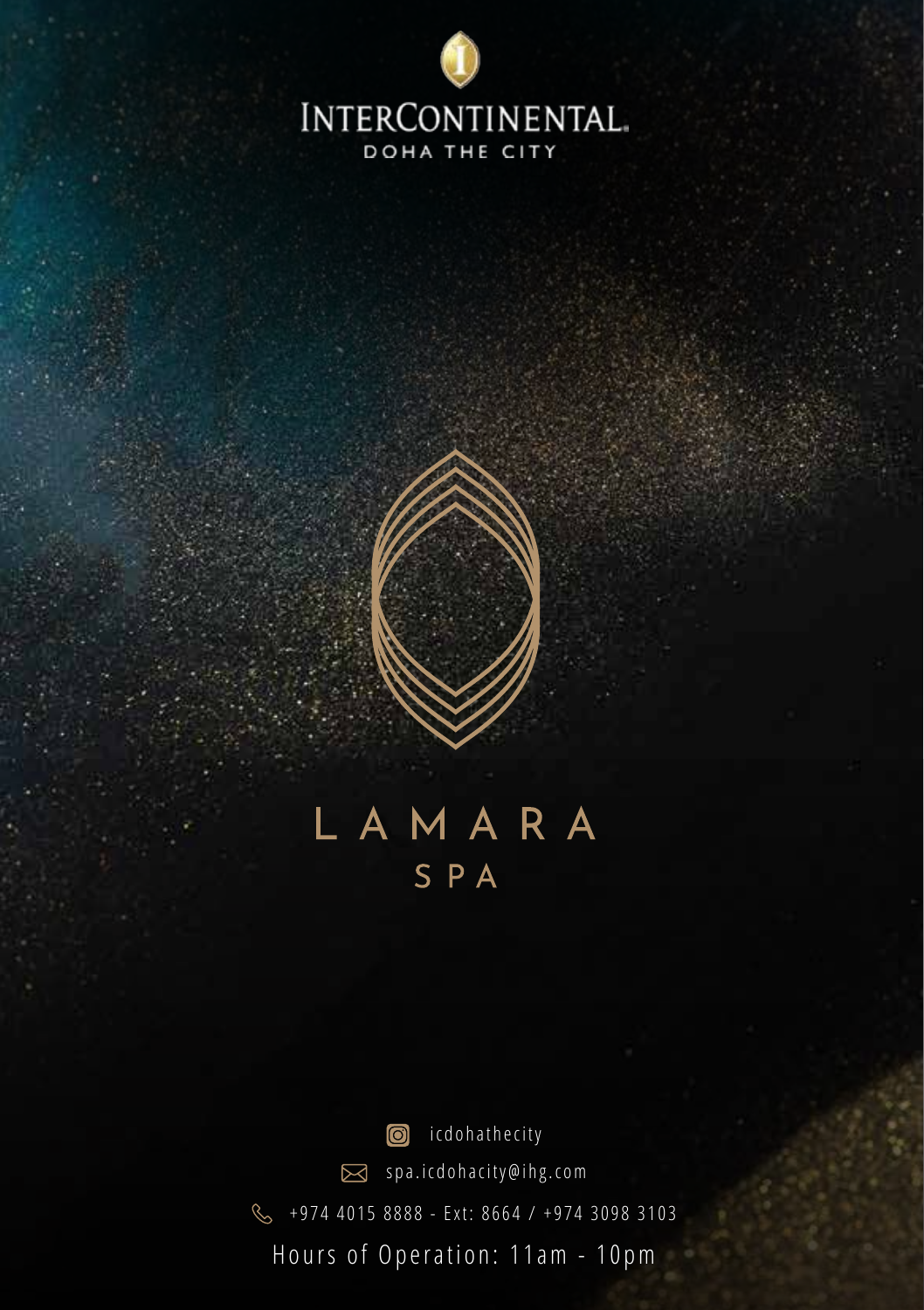### INTRODUCTION

InterContinental Doha The City Lamara Spa draws its aesthetics from its location on the 46th floor, featuring breathtaking West Bay views, natural day light, and sensory elements to nurture your mind and body. We offer a luxurious and holistic approach to wellbeing, with our state-of-the-art facilities, acclaimed treatments, and a team of professionals who deliver them.

Awaken your senses as you embark on a sensory spa experience and discover the benefits from our range of European Skincare Brand and Arabic Traditional Hammam Treatments.

> Facilities Male & Female: Treatment rooms | Sauna | Hammam | Steam room

### SPA ETIQUETE

Find your inner sanctuary as we lead you through a tour of lasting impressions. Choose from an array of indigenous treatments of European as well as Middle Eastern charm and remedies.

After an initial consultation with our expert therapists, choose a bespoke or an exclusive signature treatment from our diverse menu. With a focus on both male and female guests, our holistic approach with high-end brands will ensure a personalised spa experience for you. RELAX, REVIVE AND REJUVENATE.

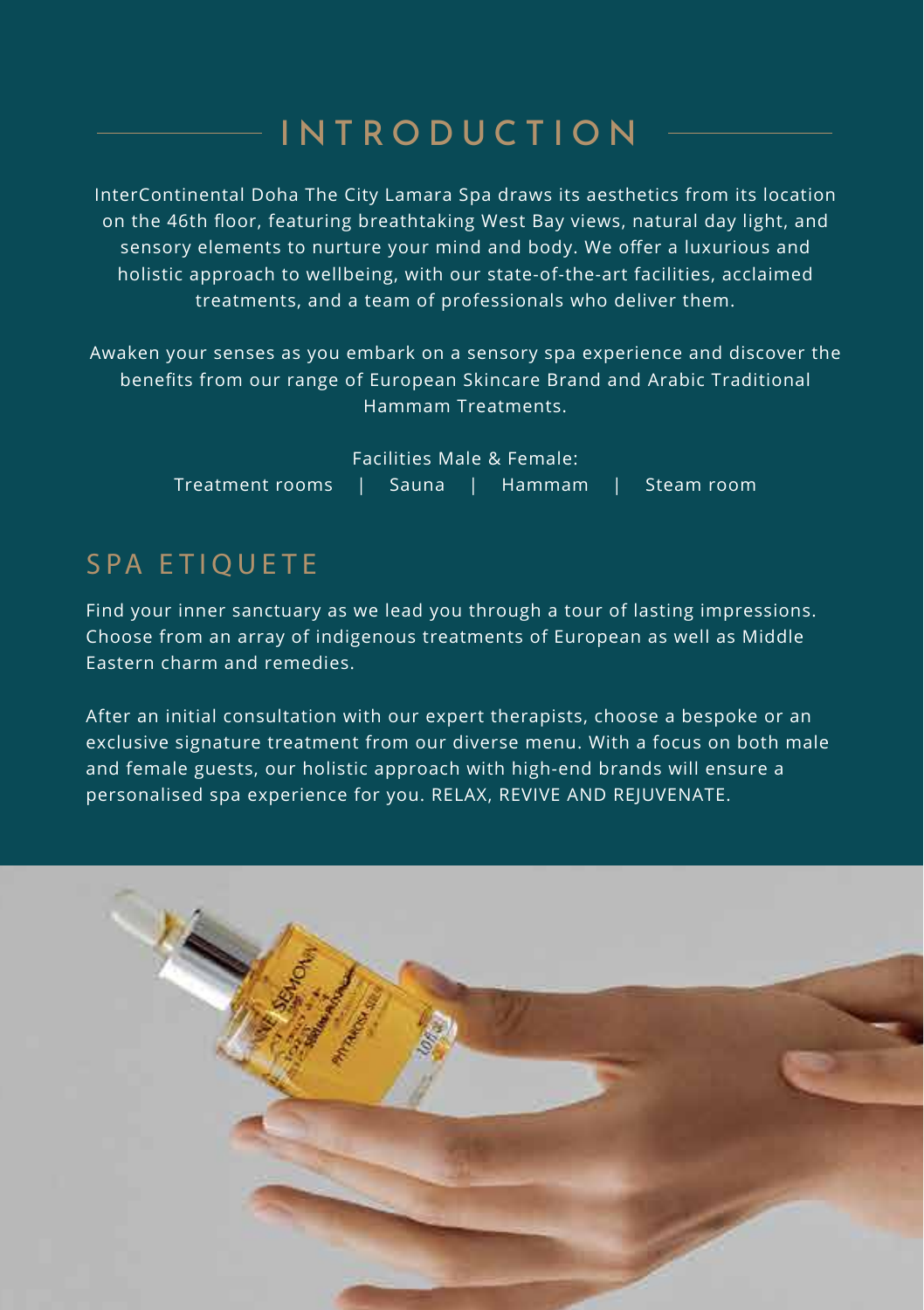### CANCELLATION POLICY

We have a 24 hour cancellation policy; if we are unable to rebook your treatment time, a 50% charge may apply.

### WHAT TO WEAR

We provide you with a bathrobe and slippers during your visit. Our therapists are well trained to ensure you are appropriately draped to respect your privacy. We also provide disposable underwear; alternatively you may prefer to wear your own. If you wish to use our wet facilities please make sure you bring your own swimming suit. SPFCIAL

### JEWELRY AND VALUABLES

We recommend that you leave your valuables in your hotel room safe. At the Spa facilities, any valuables will be your own responsibility and risk.

### GIFT CERTIFICATE

Surprised your loved ones by purchasing Gift Certificate at Spa Reception. It will be a perfect gift that can be used for all Spa Treatments and both genders.

### RESERVATIONS

Please make sure you book your treatment in advance by contacting our Spa Reception at +974 4015 8888, ext 8664 / Mobile 974 3098 3103 or by email spa.icdohacity@ihg.com

### PRE-ARRIVAL TIME

Please arrive 15 -30 minutes prior to your appointment time to ensure you experience our facilities fully. You can also take advantage of our wet area facilities such as Sauna/Steam Room.

# CONSIDERATIONS

Upon arrival, guests are requested to complete a spa consultation form, to ensure the most suitable treatment is selected. Please advise the receptionist or manager if you have any allergies, high blood pressure, pregnancy, or disabilities.

### SPECIAL CONSIDERATIONS

Retail items are available to continue your care at home. Purchased Item cannot be returned next day and if opened and used.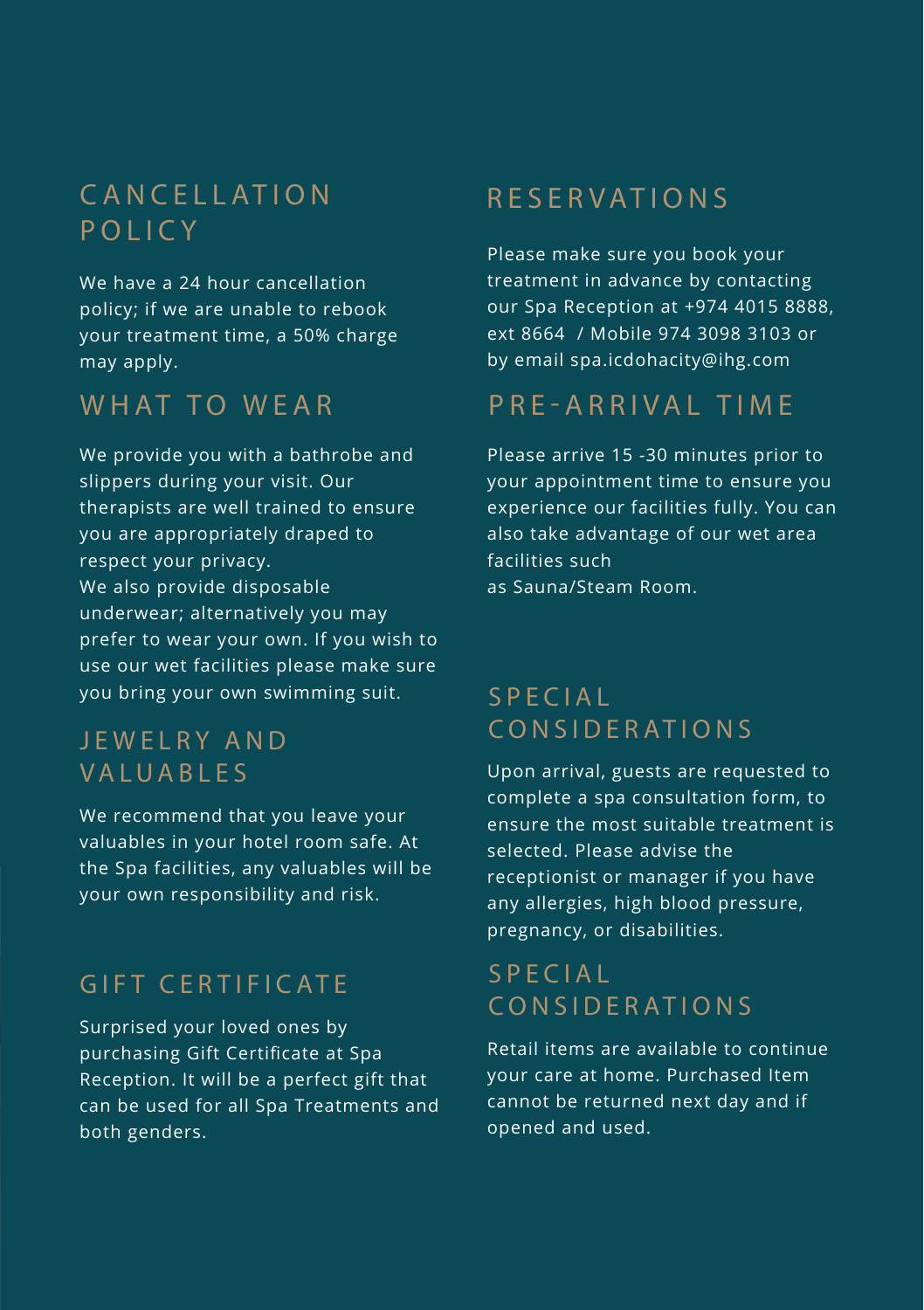### MASSAGES

Anne Semonin draws their inspiration from around the world to offer you a blissful, effective, premium massage experience. Choose from four unique therapies Aroma Energiser, Pure Rejuvenation, Vital Detox or Relax & Renew, each brilliantly combining an innovative fusion of massage techniques and oil blends and delivering a treatment that works specifically for you every time. Otherwise if you prefer the traditional massages, choose our Deep Tissue, Balinese, or Four hands, that you will enjoy equally.

#### DEEP TISSUE MASSAGE

60 MIN – 600 QR / 90 MIN – 750 QR

Experience a full body, deep tissue massage, targeting tension release and is specifically designed for tight, stressed muscles. Working in to the deep tissue layers, tired muscles are invigorated; tensed and knotted muscles are erased as the tension is drained from them. Whether it's a heavy work or exercise schedule when you push yourself to a limit your body can easily become stiff, tight and painful. This restorative massage turns the body in to its naturally relaxed state as well as stimulating the body's natural defenses. You will leave feeling fit, healthy and refreshed.

### BALINESE MASSAGE

60 MIN – 550 QR / 90 MIN – 700 QR

Balinese massage is a full- body, deep- tissue, holistic treatment. Balinese massage uses a combination of gentle stretches, acupressure, reflexology, and aromatherapy to stimulate the flow of blood, oxygen around your body and bring a sense of wellbeing, calm and deep relaxation.

### FOUR HANDS

60 MIN – 800 QR

An exclusive synchronized ritual specifically designed to be performed simultaneously by two therapists. Through innovative massage maneuvers, the expert hands of the two therapists provide maximum benefits to your body, revealing a completely decongested and radiant skin. Exquisite aromatic oils and balms melt into the skin to offer excellent results. This ritual provides an unforgettable sensory experience to anyone who wants to be transported to a deep state of relaxation.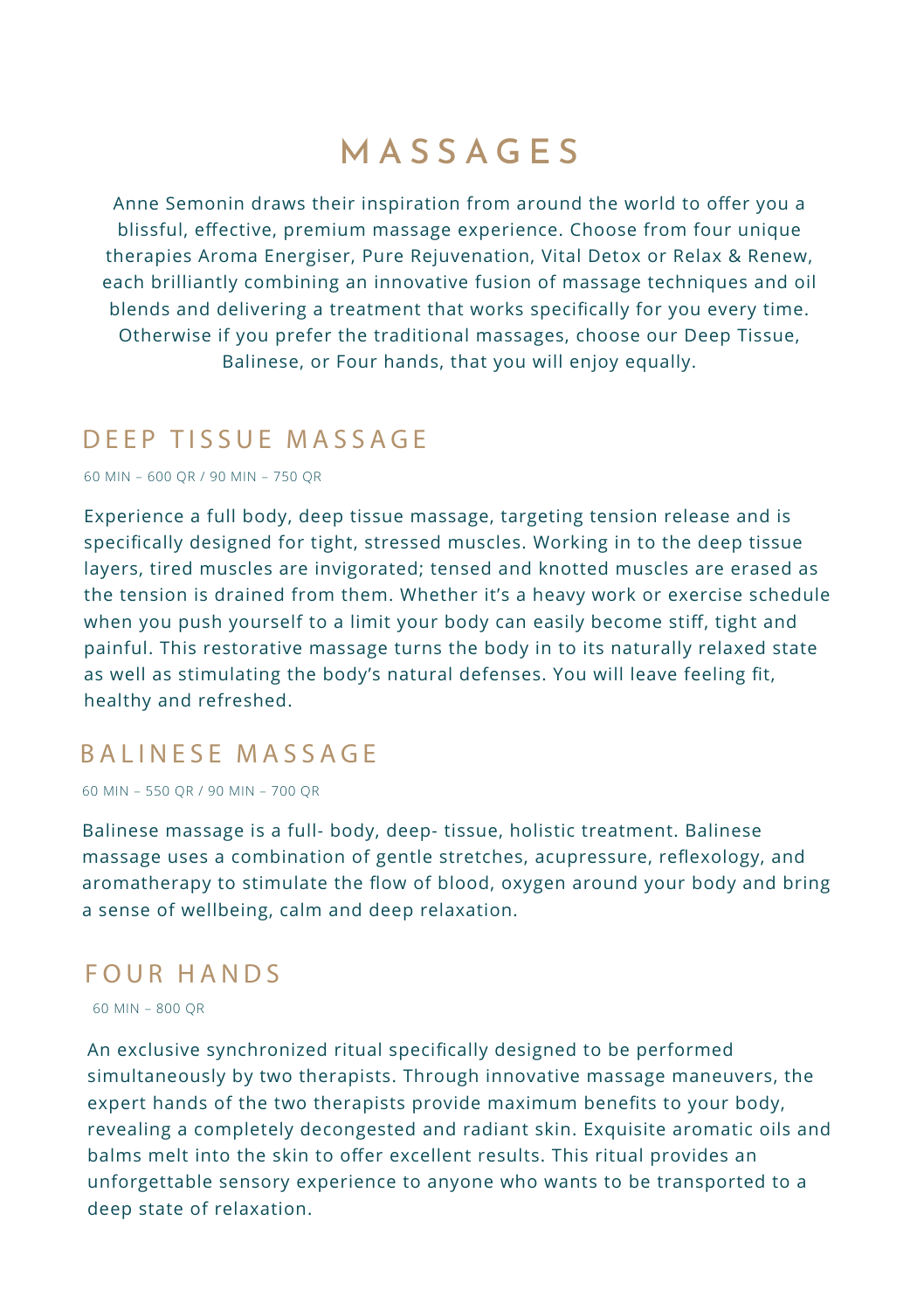

### INTERCONTINENTAL SIGNATURE MASSAGE COLLECTION

### AROMA ENERGISER

Taken from the tradition of ayurveda the exotic, warming aroma of ginger stimulates and uplifts the senses. Enriched with vitamin E this delightfully nourishing oil is perfectly merged with classic deep tissue and stretching techniques to enliven the senses and release tension in the muscles.

### PURE REJUVENATION

60 MIN - 500 QR / 90 MIN – 650 QR 60 MIN - 500 QR / 90 MIN – 650 QR

Designed to deliver a flawless marriage of protective treatment and pure relaxing care. Long, rhythmic strokes glide across the entire length of the body while the Omega 3 and 6 found in cranberry and vitamins A & E from olive oil penetrate the skin deeply achieving maximum skin regeneration.

### VITAL DETOX

60 MIN - 500 QR / 90 MIN – 650 QR

The sublime synergy of lemongrass and peppermint is introduced into the body using specialized lymphatic techniques to effectively release toxins and stimulate circulation. The increased circulation improves drainage and leaves the body feeling light and refreshed.

### RELAX & RENEW

60 MIN - 500 QR / 90 MIN – 650 QR

Hazelnut and sesame form a rich base of oils to facilitate the slow, flowing movements of this total body de-stress therapy. The lavender and mandarin infused oil permeates the skin easily releasing stored tension from deep within the muscles completely unwinding the entire body.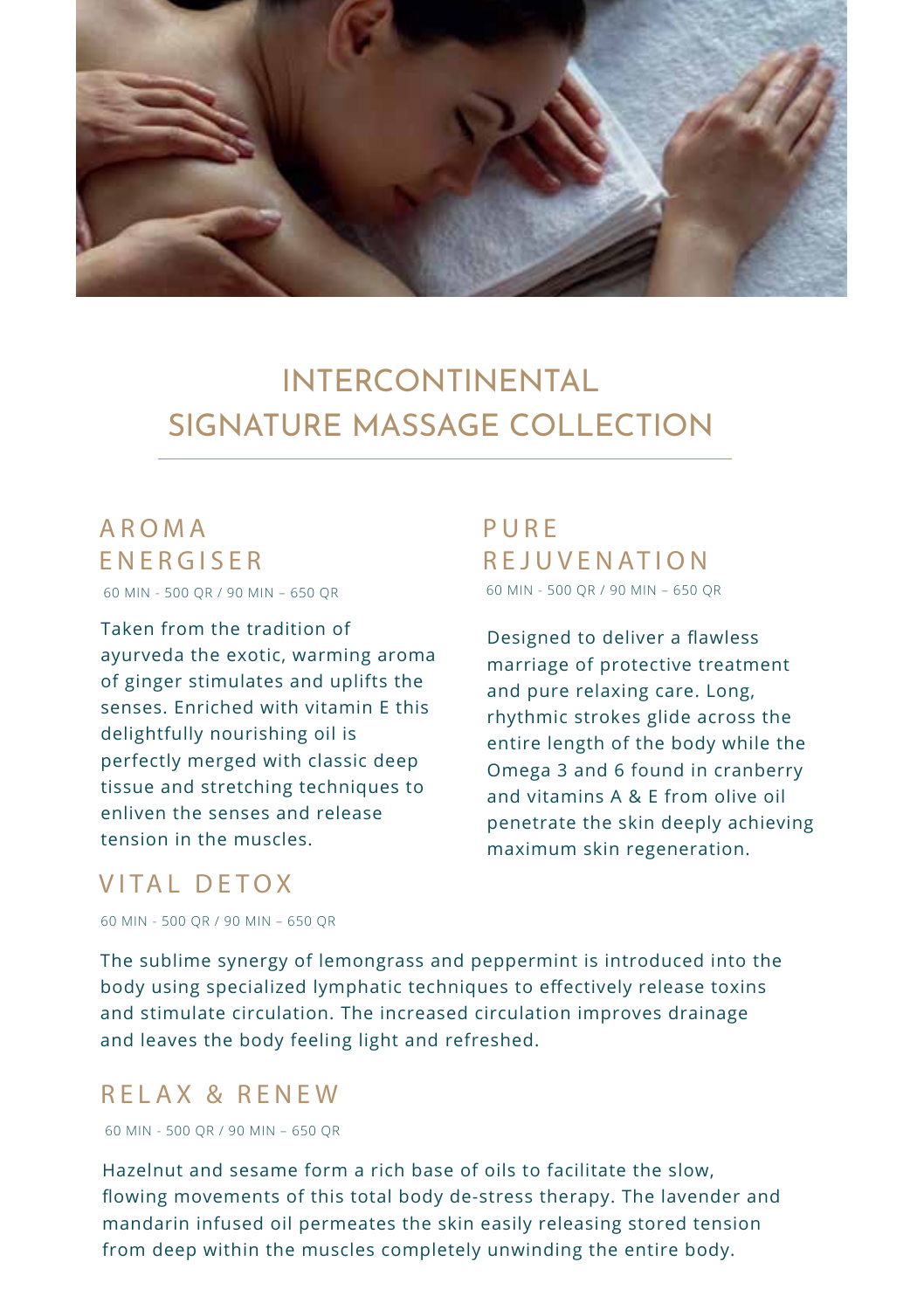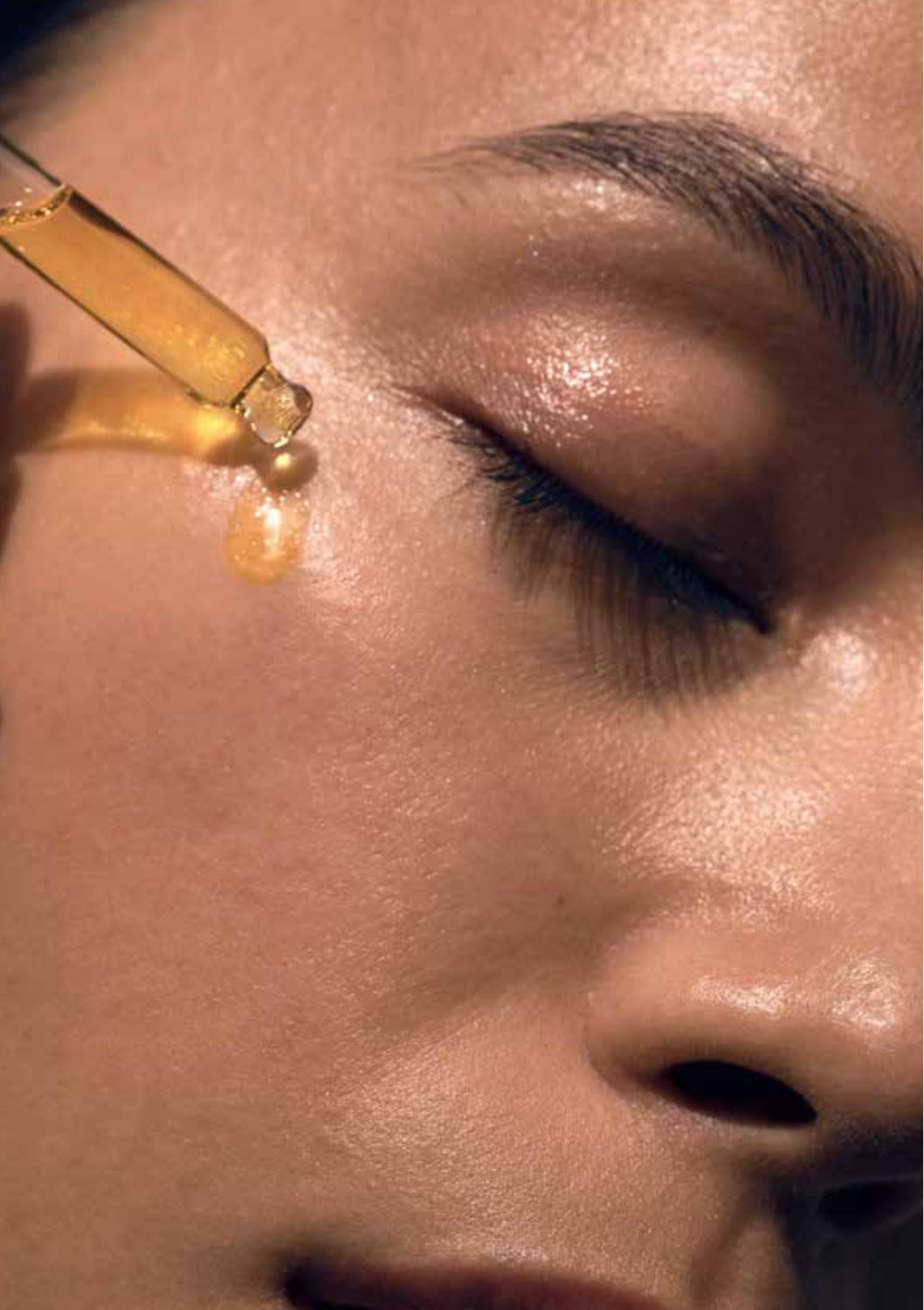# THE ULTIMATE FACIAL COLLECTION

Encounter this unique collection of facial therapies that combine elegant French skincare with results driven, made to measure techniques which transform and re- sculpt your face contour. Every facial includes an exclusive Anne Semonin lymphatic massage, designed to gently release toxins from the dermal tissues, increasing blood flow and resulting in radiant skin. The unique fusion of this specialist massage, the highest quality classic ingredients and a holistic approach mean each Anne Semonin facial is a tailored experience, just for you.

### CRYO AGE DEFEND

#### 60 MIN – 600 QR

Defy the ageing process with this quintessential regenerating facial therapy. Signs of ageing dissolve as essential oils and minerals are gently massaged into the skin improving tone and elasticity. Maturing skins will appreciate extracts of Mexican Wild Yam and Vitamin A & E which provide ultimate defence against environmental elements and maintain a youthful radiance all the way to a cellular level.

### MARINE DEEP CLEANSE

#### 75 MIN – 700 QR

Traditional steam and extraction techniques combine with the power of marine elements resulting in a deeply purifying treatment. The advanced Anne Semonin peel off mask, with the highest concentration of minerals and algae, leaves the skin instantly calmed, decongested and silky smooth.

#### SHINE BRIGHT

#### 60 MIN – 550 QR

Using the exclusive Anne Semonin Brightening Complex, this correcting treatment visibly lights up the complexion and reduces the appearance of sun spots and age spots to unveil a more even skin tone. Its detoxifying antioxidants neutralize damage from air pollutants while sea-sourced minerals and moisturizers keep your skin glowing.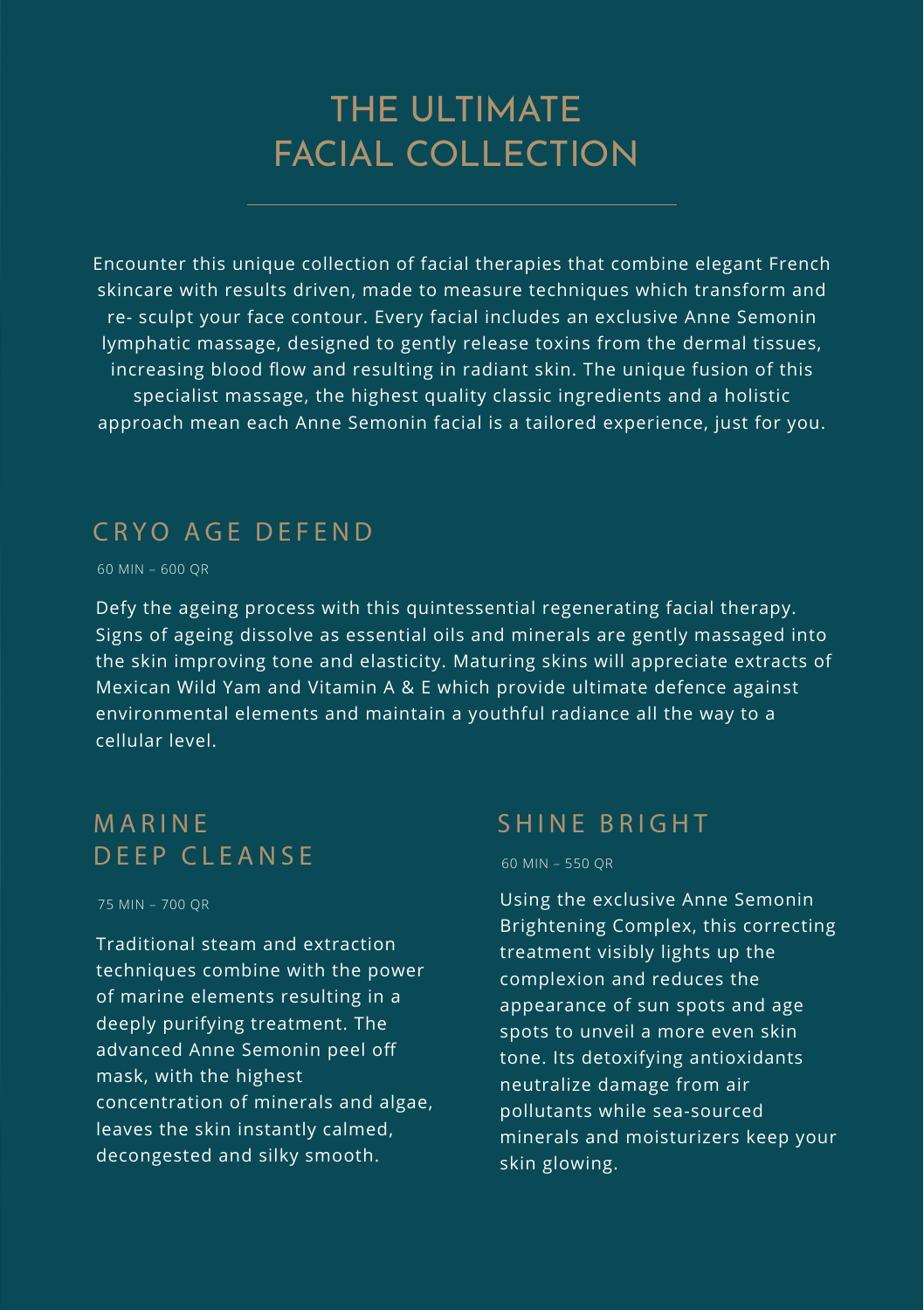# ULTIMATE BODY COLLECTION

A sumptuous collection of advanced body treatments carefully selected to address specific needs, whether revealing a natural glow, toning and firming or age defence, each treatment is a truly individual journey.

### ANTI-CELLULITE SMOOTHER

60 MIN – 700 QR / 5 sessions – 3,000 QR

"Au revoir" dimpling and uneven skin. Anne Semonin fights small cushions and cellulite with its new 3-phase treatment cure. Inspired by cryotherapy techniques, an ultra-cold treatment designed to shock the body into action by revving up blood circulation and boosting the immune system. Followed by a specially designed detox massage using an active ingredients complex of brown and red algae and a firming body mask application on problematic areas. The result: your legs are left feeling refreshed; skin tone is visibly improved and the skin contour looks firmer and more even after just one treatment. For the perfect and long lasting result, a series of treatments is recommended.

### HYDRA-INTENSIVE WRAP EXPERIENCE

60 MIN – 550 QR

A wonderfully gentle treatment suitable for even the most sensitive of skins. Choose from anti-oxidant or relaxing oil blended with the delicate mineral rich Noirmoutier Sea Salt to exfoliate and nourish. An envelope of pink clay encases the body replenishing nutrients as it instantly heals and hydrates.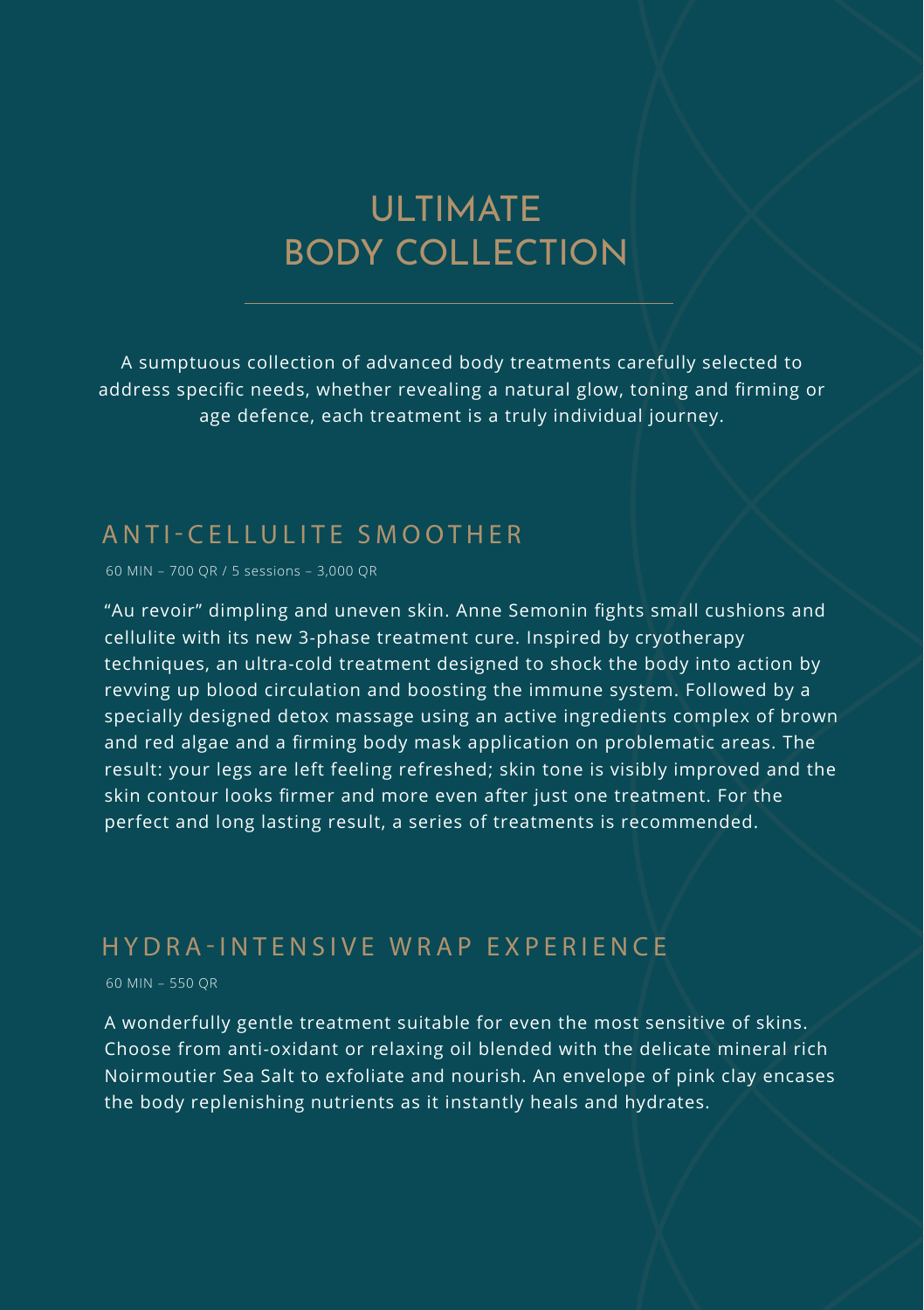### SIGNATURE CRYO FACE & BODY RITUAL

120 MIN – 1050 QR

Luxury combination of cryotherapies for face and body.

### RITUAL - CELLULITE - LIFT

Combining the best of both Cryo treatments, a stimulating Cellulite treatment to target the appearance of cellulite leaving the legs visibly smoothed and lighter, and facial filled with a cocktail of active ingredients proven to hydrate and firm the skin, smooth out fine line and wrinkles giving you the most effective treatment, finishing off with a boosting skin enhancing ice cube serum.

### ADD ONS

#### EXPRESS MASSAGE

30 MIN – 300 QR

Relieve pain & Tension, releases "Feel Good" chemicals, improves sleep, increase circulation – it just Feels Good. The reason to choose this massage is that tailored to the part of the body that you actually need (Back, Legs, Hands) or maybe you need more time adding it to the regular 60 or 90 min treatment from our Menu. Sometimes you just need to take a little time to relax and enjoy the pleasurable sensation of the human touch.

### EXPRESS RADIANCE MINI FACIAL

30 MIN – 300 QR

Suitable for everyone, this clever combination of cleanser exfoliator and mask allows even the busiest person to attain a look of instant freshness. The fast effective results leave skin hydrated, soft and radiating health.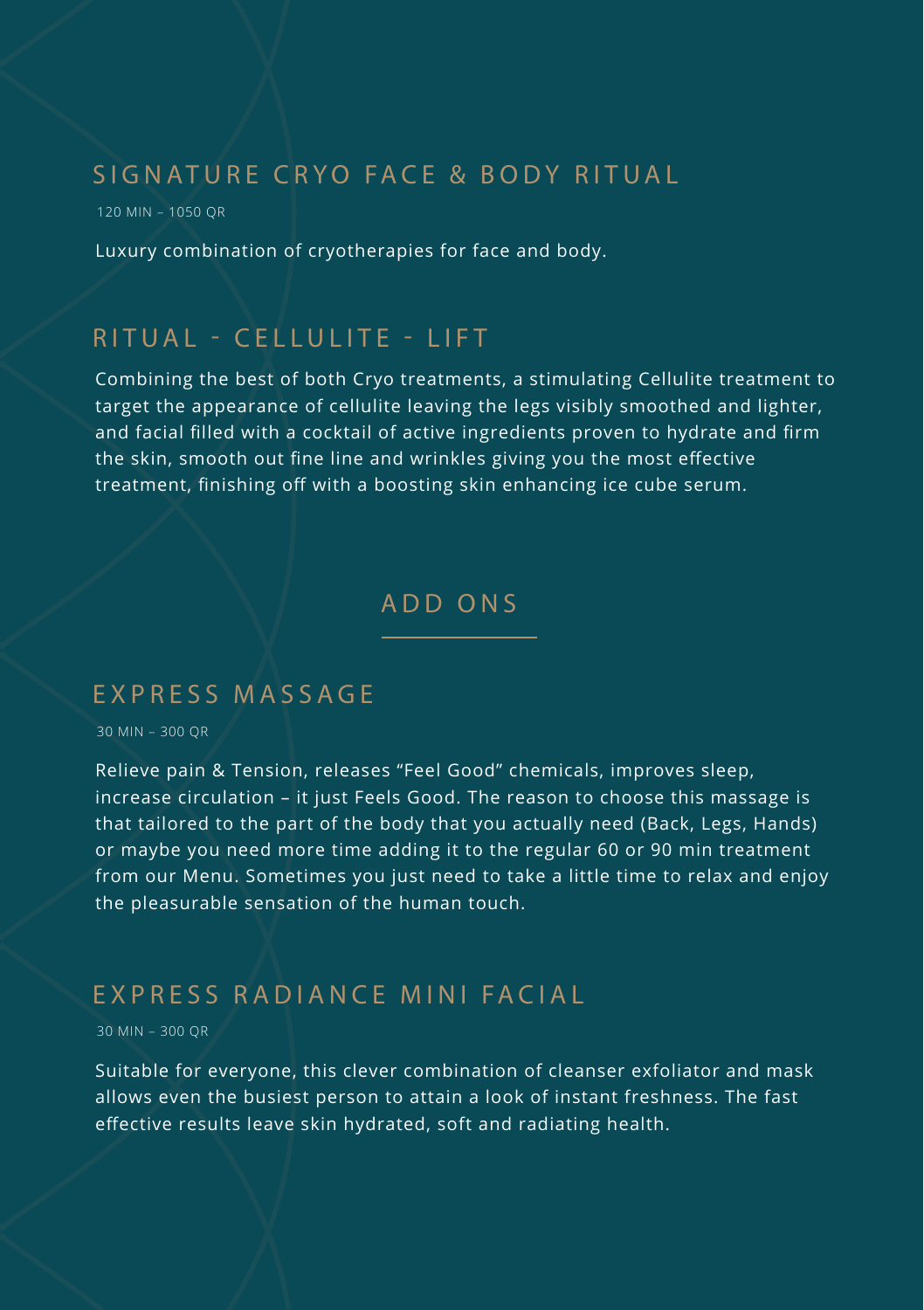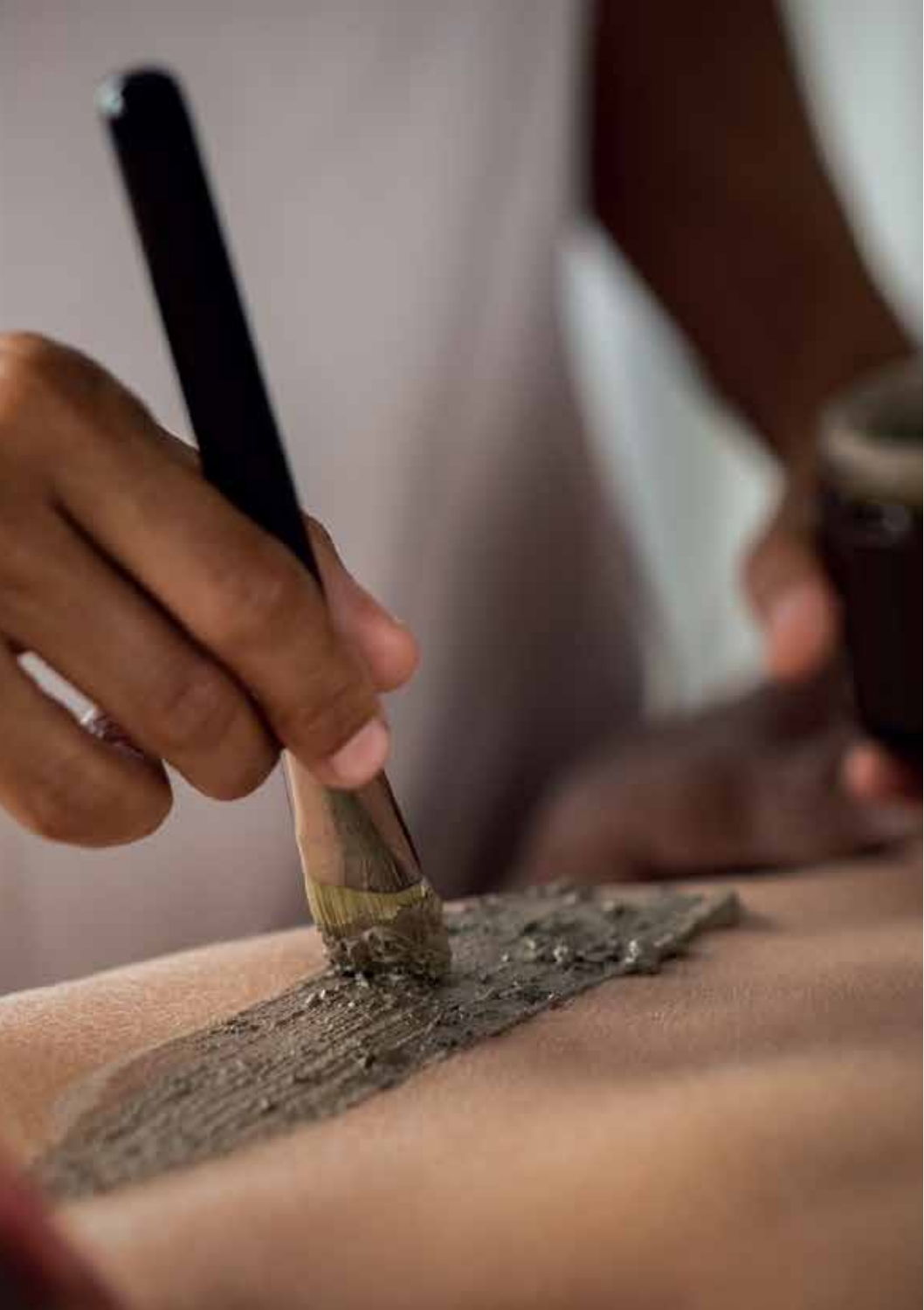# **BODY** POLISH

Indulge your senses with Anne Semonin scrub collection created to be as individual as you. At the heart of each unique experience is a carefully blended combination of essential oils, trace elements and marine ingredients delivering smooth, nourished radiant skin and a thoroughly relaxed body.

### PEARL SCRUB

30 MIN – 300 QR

#### SHIMMER LIKE A PEARL / EXFOLIATE – SMOOTH – SHIMMER.

A luxurious scrub using the wonderful Bora Bora Sand, Rose Quartz Powder and a refreshing scent of Lemon leaving your skin revitalized, smoothed and shimmering.

### MINERAL POLISH EXPRESS

30 MIN – 300 QR

Anne Semonin has created four luxurious body smoothing treatments, combining the effective results of a salt scrub with the highest quality of essential oil blends. To make your experience truly your own, choose from any one of the following to suit your mood and your needs:

### ENERGISING & TONING

With ginger and vitamin E to ease muscle tension and boost circulation.

### NOURISHING & RELAXING

A subtle blend of pure essential oils to release stored tension and soothe body and mind.

### DETOXIFYING & DRAINING

The stimulating peppermint and lemongrass enlivens the senses and expedites removal of toxins.

### ANTIOXIDANT & VITAMIN RICH

A powerful blend of cranberry and olive oils, bursting with anti-oxidants, to restore the skins natural radiance.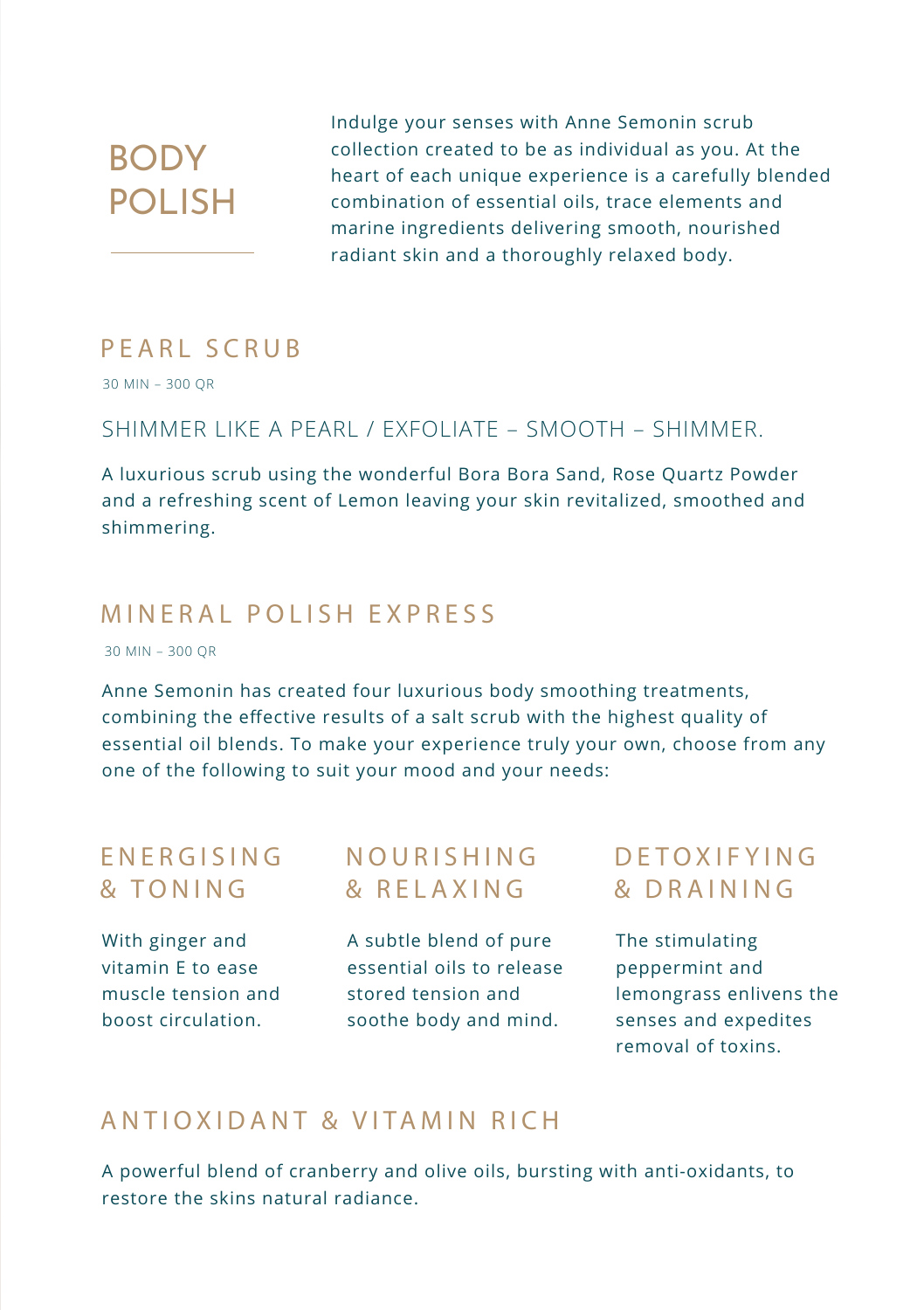# CHARM D'ORIENT - HAMMAM TREATMENT **DESCRIPTION**

### RITUAL OF HAMMAM

60 MIN- 600 QR

All Hammam's secret in this global ritual. Purify your body deeply, free your spirit with a black soap scrub and a Ghassoul's wrapping to end the treatment with a delicate scent. Skin regains its vitality and softness.

### ROYAL HAMMAM

90 MIN – 800 QR

The most prestigious Hammam with a complete body and face treatment that end up with the Cleopatra's secret recipe: The Whitening Mask with Honey & Royal Jelly, an amazing product for face and body.

### TURKISH BATH CEREMONY

75 MIN – 700 QR

All the Turkish Bath's expertise in this unique ritual. A sensorial journey in a cloud of foam, let your imagination wander… An invitation to explore the Ottoman era, of fulfillment and serenity; the Turkish bath and its unique ritual: soft steam and traditional Kessa glove scrub with black olive soap to remove dead skin cells, followed by a massage in a cloud of foam, resulting in total relaxation.

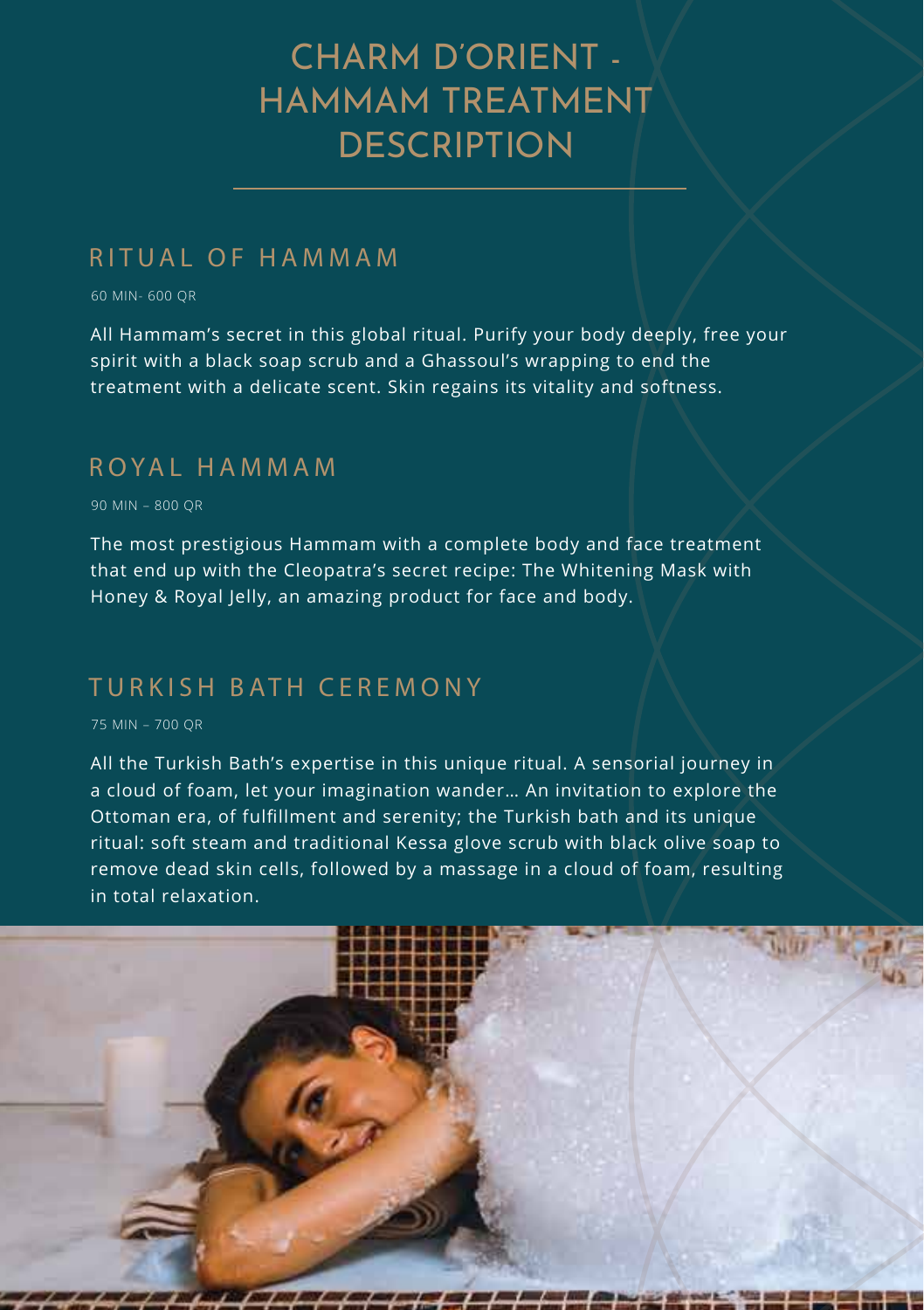# الفخامة الشرقية – علاج الحمام

### مراسم الحمام

60 دقيقة - 600 ريال قطري

كل ما تحتاجه من جلسات الحمام الشهيرة. نظف جسمك بعمق، وحرر نفسك بمقشر الصابون الأسود ولفافة الغسول لإنهاء العلاج برائحة زهية. وتستعيد البشرة حيويتها ونعومتها.

# الحمام الملكي

90 دقيقة - 800 ريال قطري

ينتهي الحمام الأكثر شهرة مع علاج كامل للجسم والوجه بوصفة كليوباترا السرية: قناع التبييض بالعسل والغذاء الملكي، منتج رائع للوجه والجسم.

# مراسم الحمام التركي

75 دقيقة - 700 ريال قطري

كل خبرة الحمام التركي في هذه المراسم الفريدة. رحلة حسية في سحابة من الرغوة، دع نفسك تهيم في الخيال... دعوة لاستكشاف العصر العثماني ذو الإنجاز والصفاء؛ الحمام التركي ومراسمه الفريدة: بخار ناعم وصنفرة قفاز كيسا التقليدي بصابون الزيتون الأسود لإزالة خلايا الجلد الميتة، يليه تدليك في سحابة من الرغوة، مما يؤدي إلى الاسترخاء التام.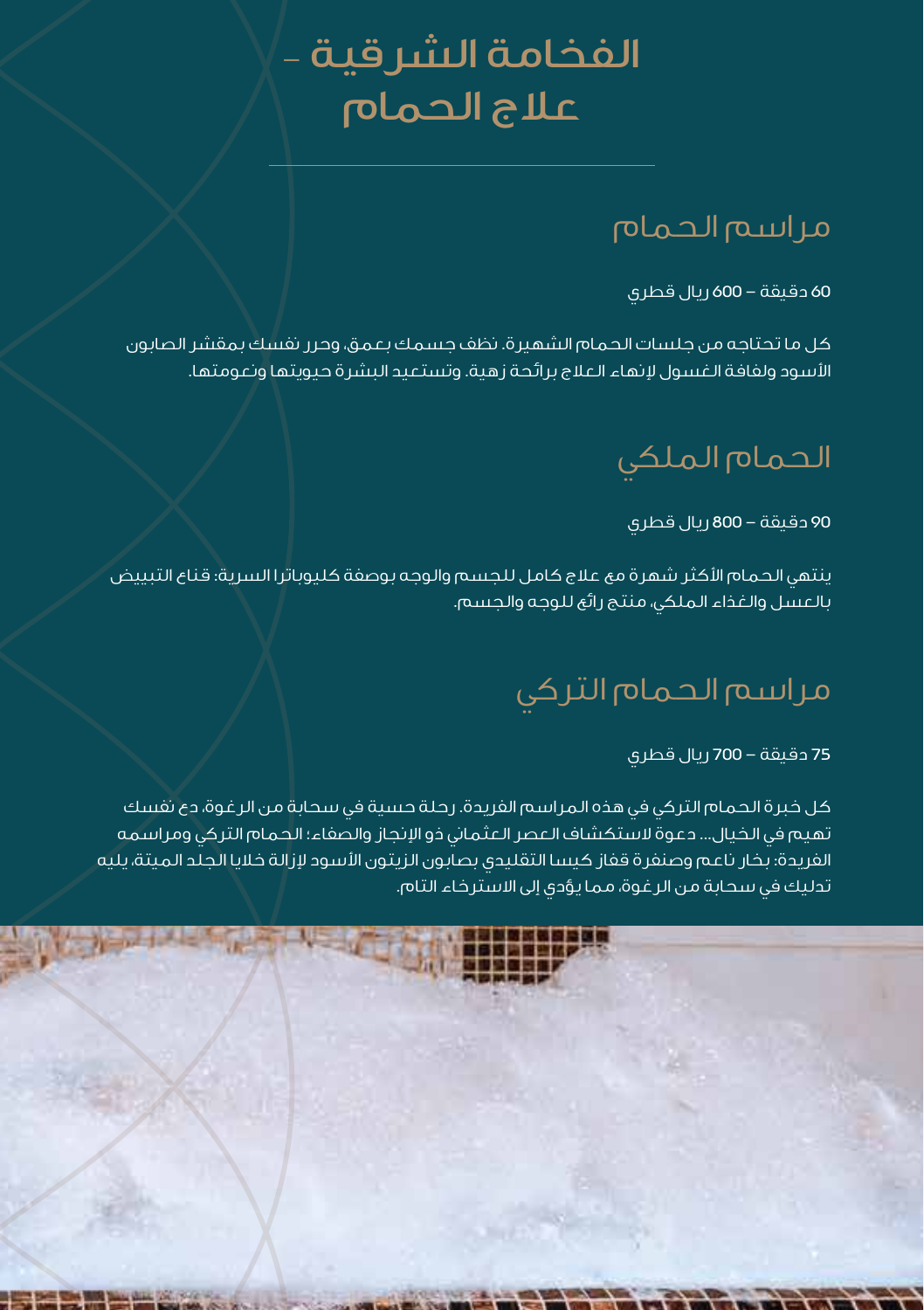

دلل حواسك مع مجموعة مقشر آن سيمونين التي تم إنشاؤها لتكون فردية مثلك. في قلب كل تجربة فريدة من نوعها، يوجد مركب ممزوج بعناية من الزيوت الأساسية والعناصر الدقيقة والمكونات البحرية التي توفر بشرة ناعمة متألقة ومشرقة وجسمًا مسترخيًا تمامًا.<br>.

# مقشر اللؤلؤ

30 دقيقة - 300 ريال قطري

إلمع مثل اللؤلؤ / مقشر - ناعم - لامع. مقشر فاخر باستخدام رمال بورا بورا الرائعة ومسحوق الكوارتز الوردي ورائحة الليمون المنعشة التي تترك بشرتك منتعشة ومتألقة ومشرقة.

# ملمع الأملاح السريع

30 دقيقة - 300 ريال قطري

ابتكرت آن سيمونين أربع علاجات فاخرة لتنعيم الجسم، تجمع بين النتائج الفعالة للتقشير ً بالملح مع أعلى جودة من خلطات الزيوت الأساسية. لجعل تجربتك خاصة بك فعلا، اختر من بين أي مما يلي ليناسب مزاجك واحتياجاتك:

### التنشيط والانسجام

مع الزنجبيل وفيتامين إي لتخفيف توتر العضلات وتعزيز الدورة الدموية.

التغذية والراحة

مزيج دقيق من الزيوت العطرية النقية للتخلص من التوتر المخزن وتهدئة الجسم والعقل.

إزالة السموم والجفاف

يعمل النعناع والليمون على تنشيط الحواس وتسريع إزالة السموم.

# الغني بالفيتامينات ومضادات الأكسدة

مزيج قوي من التوت البري وزيت الزيتون، غني بمضادات الأكسدة، لاستعادة إشراقة البشرة الطبيعية.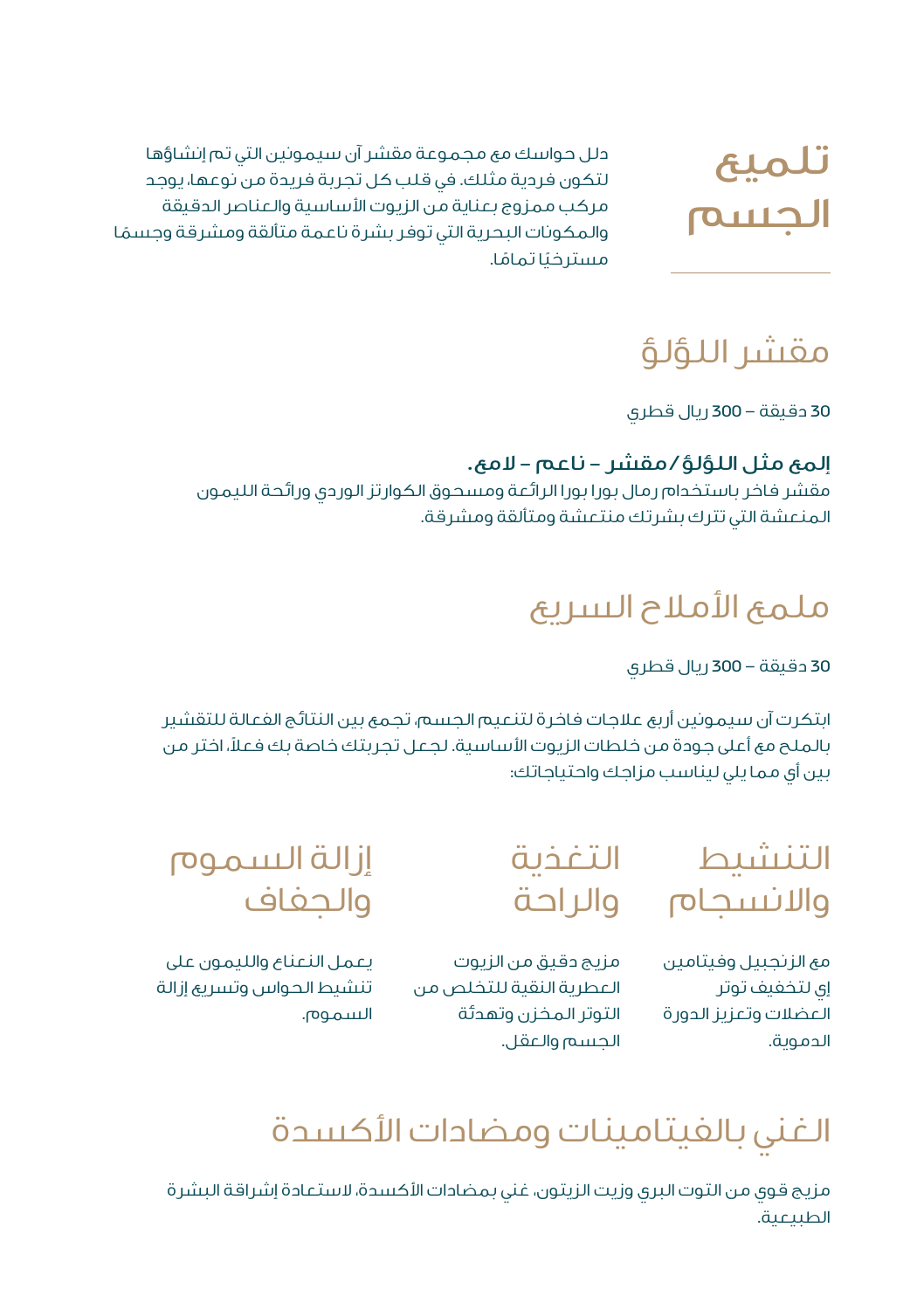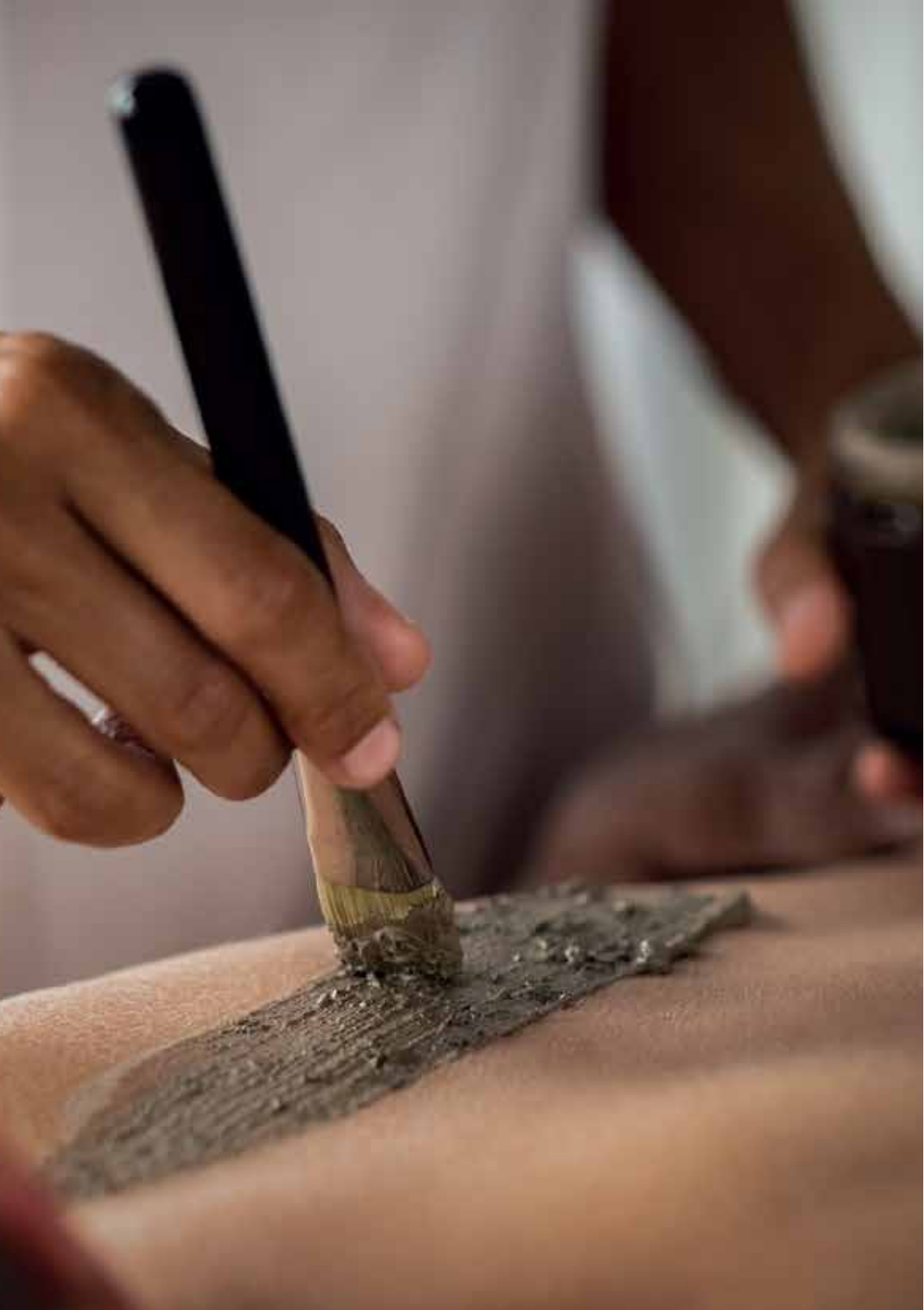# منعٌم ضد السيلوليت

120 دقيقة - 1050 ريال قطري

مزيج فاخر من العلاجات بالتبريد للوجه والجسم.

### جلسات السيلوليت - للرفع

مزيج من افضل علاجات التبريد و علاج محفز للسيلوليت لاستهداف ظهور السيلوليت مما يترك الساقين ناعمتين بشكل واضح بالإضافة الي أخف وزناً، وعناية الوجه المليئة بمزيج من المكونات النشطة التي أثبتت ترطيبها وشدها للبشرة، وتنعيم الخطوط الدقيقة والتجاعيد، مما يمنحك العلاج الأكثر فعالية، وينتهي بمصل مكعبات الثلج المعزز للبشرة.

### إضافات

### تدليك سريع

30 دقيقة - 300 ريال قطري

مناسب للجميع، هذا المزيج الذكي من المنظف المقشر والقناع يسمح حتى للأشخاص الأكثر انشغالا بالحصول على مظهر منتعش على الفور. النتائج الفعالة و سريعة تترك البشرة رطبة وناعمة وصحية مشرقة.

### إشراقة سريعة بعناية الوجه السريعة

30 دقيقة - 300 ريال قطري

تخفيف الألم والتوتر، وإطلاق المواد الكيميائية التي تضفي "الشعور بالراحة"، وتحسين النوم، وتحسين الدورة الدموية - شعور رائع بالتأكيد. السبب في اختيار هذا التدليك هو أنه مصمم خصيصًا لجزء الجسم الذي تحتاجه بالفعل (الظهر، الأرجل، اليدين) أو ربما تحتاج إلى مزيد من الوقت لإضافته إلى العلاج المعتاد لمدة 60 أو 90 دقيقة من قائمتنا. وفي بعض الأحيان، تحتاج فقط إلى قضاء بعض الوقت للاسترخاء والاستمتاع.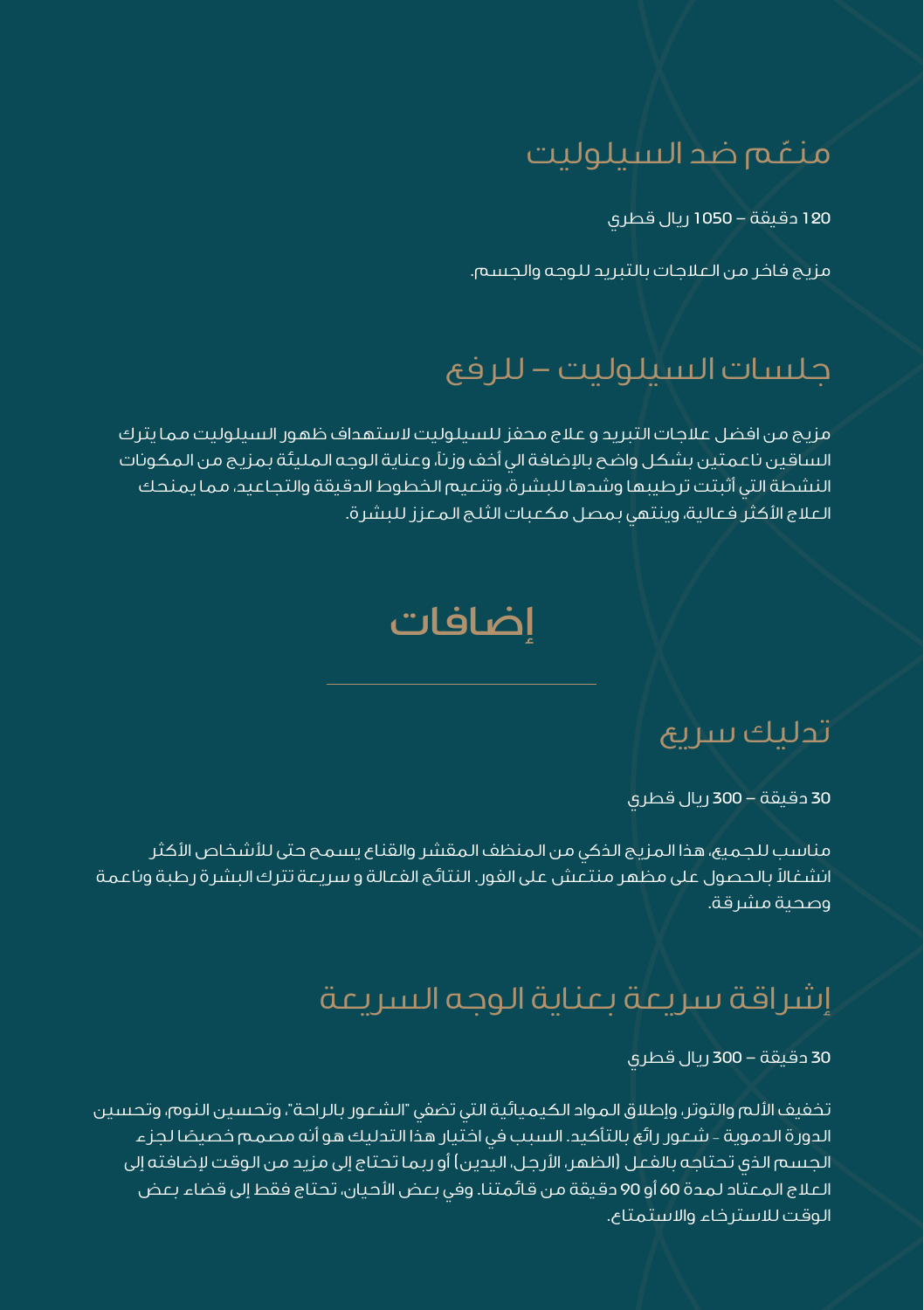# مجموعة عناية الجسم المثالية

مجموعة فاخرة من علاجات الجسم المتقدمة المختارة بعناية لتلبية الاحتياجات المحددة، سواء ً أكانت تضفي إشراقة طبيعية، أو شد البشرة، أو الدفاع عن الشيخوخة، فكل علاج هو رحلة فريدة حقا.

# منعٌم ضد السيلوليت

60 دقيقة - 700 ريال قطري / 5 جلسات - 3،000 ريال قطري

وداعاً لخشونة وتفاوت الجلد. آن سيمونين تحارب النتوءات الصغيرة والسيلوليت بعلاجها الجديد ثلاثي المراحل. مستوحى من تقنيات العلاج بالتبريد، علاج شديد البرودة مصمم لإثارة الجسم القوية للعمل عن طريق تنشيط الدورة الدموية وتقوية جهاز المناعة. ويتبع ذلك تدليك لإزالة السموم ً مصمم خصيصا باستخدام مركب من المكونات النشطة من الطحالب البنية والحمراء وتطبيق قناع الجسم على المناطق الإشكالية. النتيجة: تشعر ساقيك بالانتعاش؛ ويتحسن لون البشرة ً بشكل واضح ويصبح مظهر للبشرة متماسكا ومتزناً أكثر حتى بعد جلسة واحدة فقط. للحصول على نتيجة مثالية وطويلة الأمد، يوصى بسلسلة من العلاجات.

# تجربة الغلاف المرطب المكثف

60 دقيقة - 550 ريال قطري

علاج لطيف بشكل رائع ومناسب حتى لأكثر أنواع البشرة حساسية. اختر الزيت المضاد للأكسدة أو زيت الاسترخاء الممزوج بملح البحر نويرموتييه الرقيق الغني بالأملاح لتقشير البشرة وتغذيتها. مغلف من الطين الوردي يغلف الجسم بالعناصر الغذائية حيث يشفي ويرطب على الفور.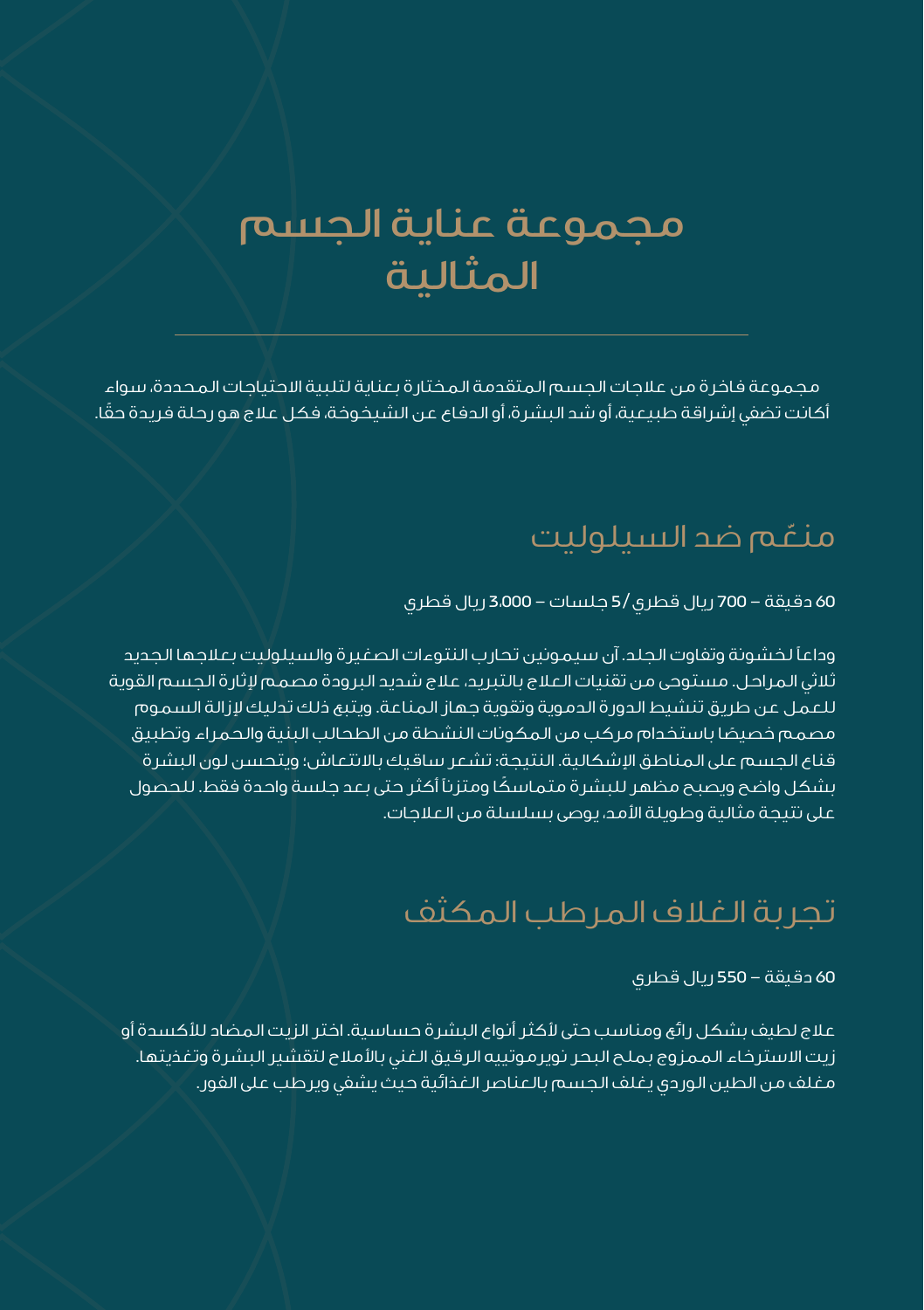# مجموعة عناية الوجه المثالية

جرب هذه المجموعة الفريدة من علاجات الوجه التي تجمع بين العناية الفرنسية الأنيقة بالبشرة والتقنيات المبنية على النتائج والمصممة خصيصا" والتي تعمل على تطوير وإعادة ريعان المظهر العام لوجهك. يشتمل كل علاج للوجه على تدليك الغدد من آن سيمونين، مصمم لإخراج السموم بلطف من أنسجة الجلد، مما يزيد من تدفق الدم وينتج عنه بشرة متألقة. إن الدمج الفريد لهذا التدليك المتخصص، والمكونات الكلاسيكية عالية الجودة، والنهج الشامل يعني أن كل علاج للوجه من آن سيمونين هو تجربة مخصصة لك فقط.

### إعادة النضارة بالتبريد

#### 60 دقيقة - 600 ريال قطري

تحدى عملية الشيخوخة مع علاج متطور يعيد نضارة الوجه. فعندما يتم تدليك الزيوت الأساسية والمعادن برفق في الجلد لتحسين اللون والمرونة، تتلاشى حينئذ علامات الشيخوخة. إن البشرة المتقدمة في السن ستعجبها مستخلصات اليام البري المكسيكي وفيتامين إيه وإي التي توفر الدفاع النهائي ضد العناصر البيئية وتحافظ على إشراقة الشباب.

# التنظيف البحري العميق

#### 75 دقيقة - 700 ريال قطري

تتحد تقنيات البخار التقليدية مع قوة العناصر البحرية مما يؤدي إلى معالجة تنقية عميقة. وقناع التقشير المتقدم من آن سيمونين، الذي يحتوي على أعلى تركيز من الأملاح والطحالب، يترك البشرة هادئة على الفور، وخالية من الاحتقان وناعمة كالحرير.

### إشراقة لامعة

#### 60 دقيقة - 550 ريال قطري

باستخدام مركب آن سيمونين لإشراقة ّ البشرة الحصري، هذا العلاج المصحح يضيء البشرة بشكل واضح ويقلل من ظهور بقع الشمس وبقع الشيخوخة للكشف عن لون ً بشرة أكثر تناسقا. وتعمل مضادات الأكسدة المزيلة للسموم على إبطال مفعول الضرر الناجم عن ملوثات الهواء بينما تحافظ الأملاح والمرطبات من المصادر البحرية على إشراقة بشرتك.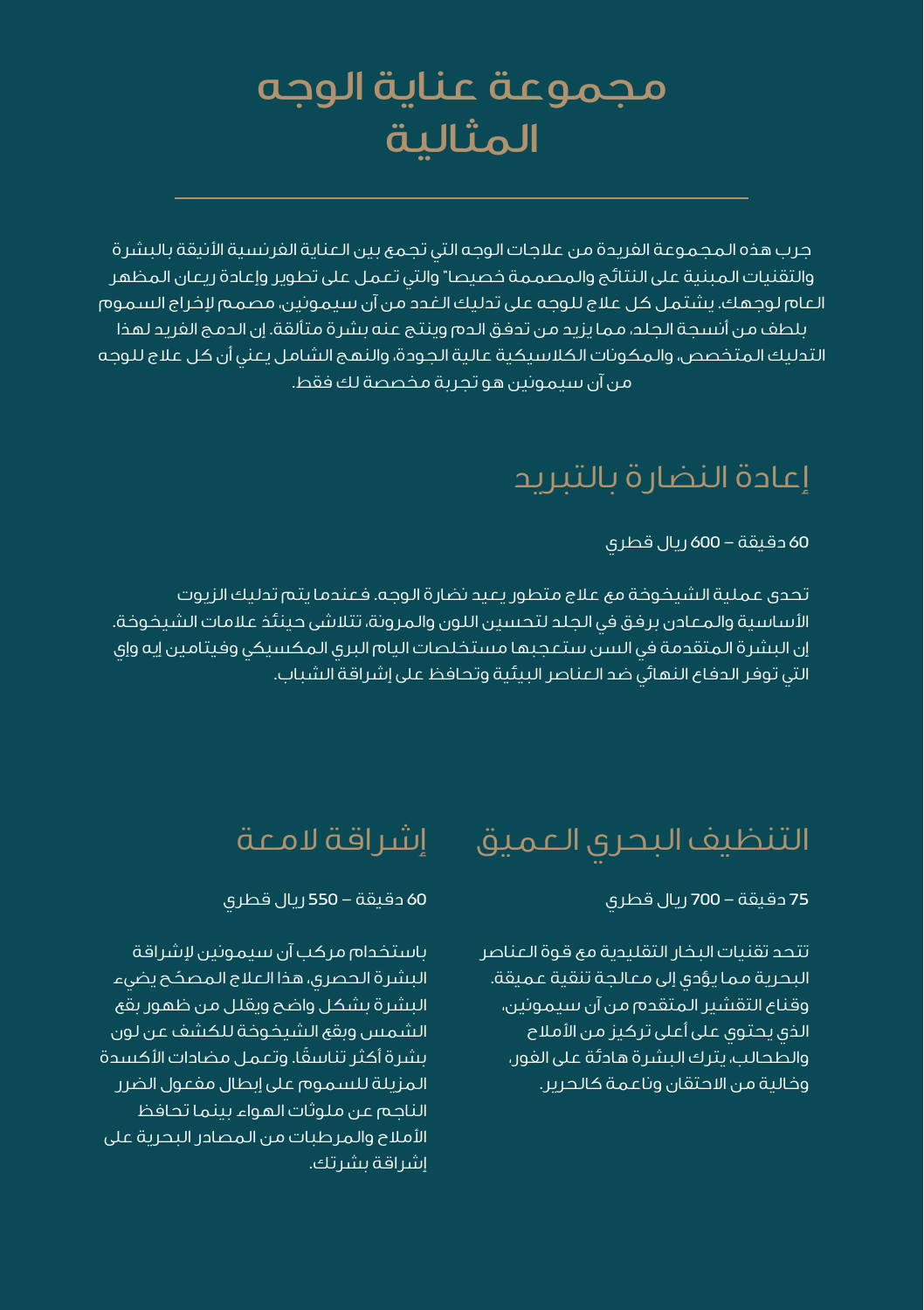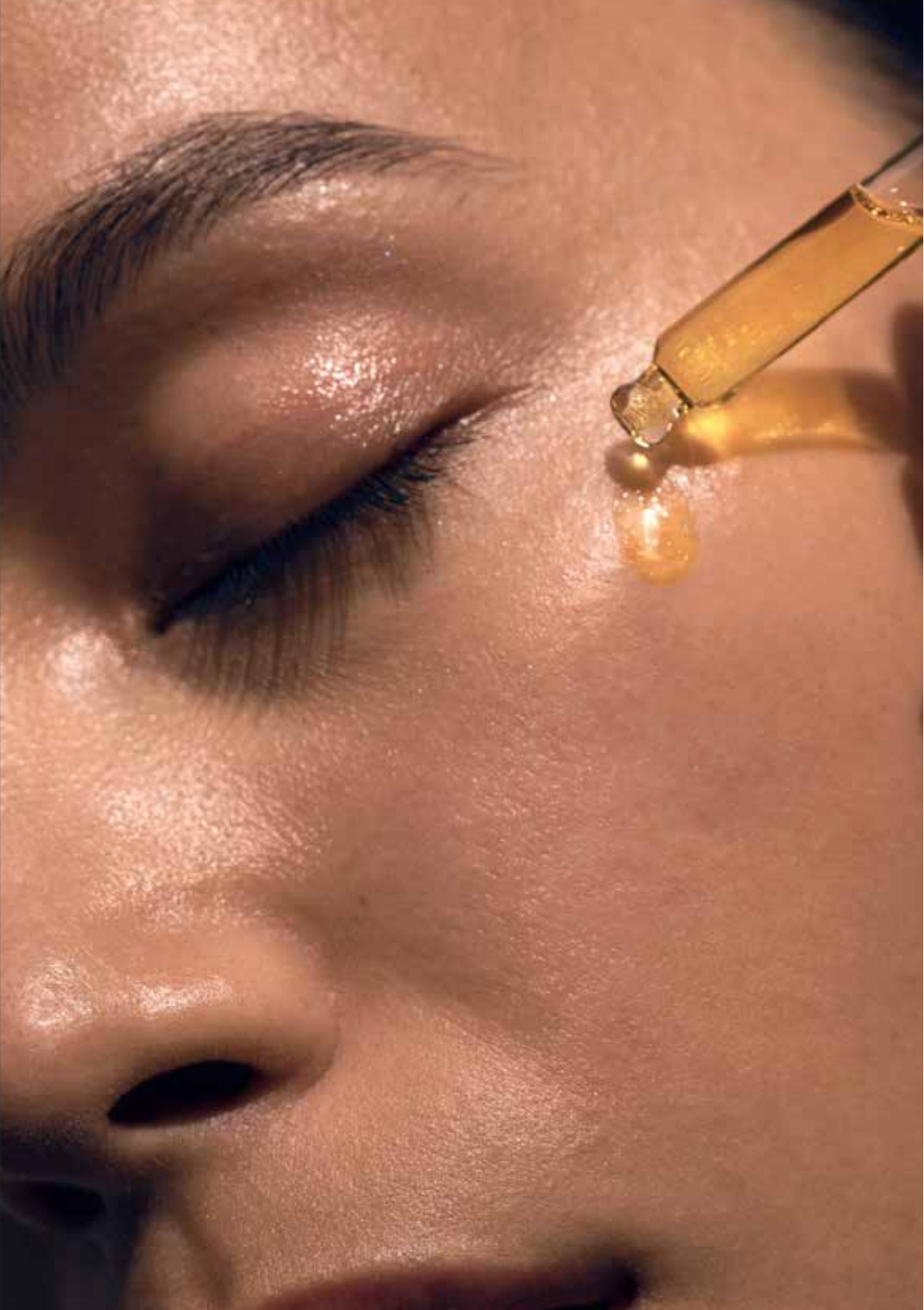

# مجموعة تدليك إنتركونتيننتال المميزة

### أروما المنشط

60 دقيقة - 500 ريال قطري / 90 دقيقة - 650 ريال قطري

تحفز رائحة الزنجبيل المستوحاة من تقاليد الأيورفيدا الدافئة والرائعة الحواس وترفعها. ويمتزج هذا الزيت المغذي بشكل مبهج والغني بفيتامين إي تمامًا مع الأنسجة العميقة التقليدية وتقنيات التمدد لتنشيط الحواس وإزالة التوتر من العضلات.

# إعادة الشباب التام

60 دقيقة - 500 ريال قطري / 90 دقيقة - 650 ريال قطري

هذا التدليك مُصمم ليقدم مزيجاً متقناً من العلاج الوقائي والعناية المريحة التامة. تنساب حركات التدليك الإيقاعية الطويلة على طول الجسم بالكامل بينما تتغلغل أحماض أوميغا 3 و6 الموجودة في التوت البري والفيتامينات إيه وإي الموجودة في زيت الزيتون في الجلد بعمق لتحقيق أقصى قدر من تحديد البشرة.

# إزالة السموم الحيوي

60 دقيقة - 500 ريال قطري / 90 دقيقة - 650 ريال قطري

يتم إدخال المزيج رفيع الانسجام لعشبتا الليمون والنعناع في الجسم باستخدام تقنيات متخصصة لإزالة السموم بشكل فعال وتنشيط الدورة الدموية. ويعمل تنشيط الدورة الدموية على تجديد النشاط ويجعل الجسم يشعر بالراحة والانتعاش.

# الاسترخاء والتجديد

60 دقيقة - 500 ريال قطري / 90 دقيقة - 650 ريال قطري

يشكل البندق والسمسم أساسًا غنيًا بالزيوت لتسهيل الحركات البطيئة والمتدفقة لهذا العلاج ً لإزالة التوتر من الجسم بالكامل. ويتخلل زيت اللافندر والمليء باليوسفي الجلد بسهولة ويطلق التوتر المختزن من أعماق العضلات ويفك الجسم بالكامل.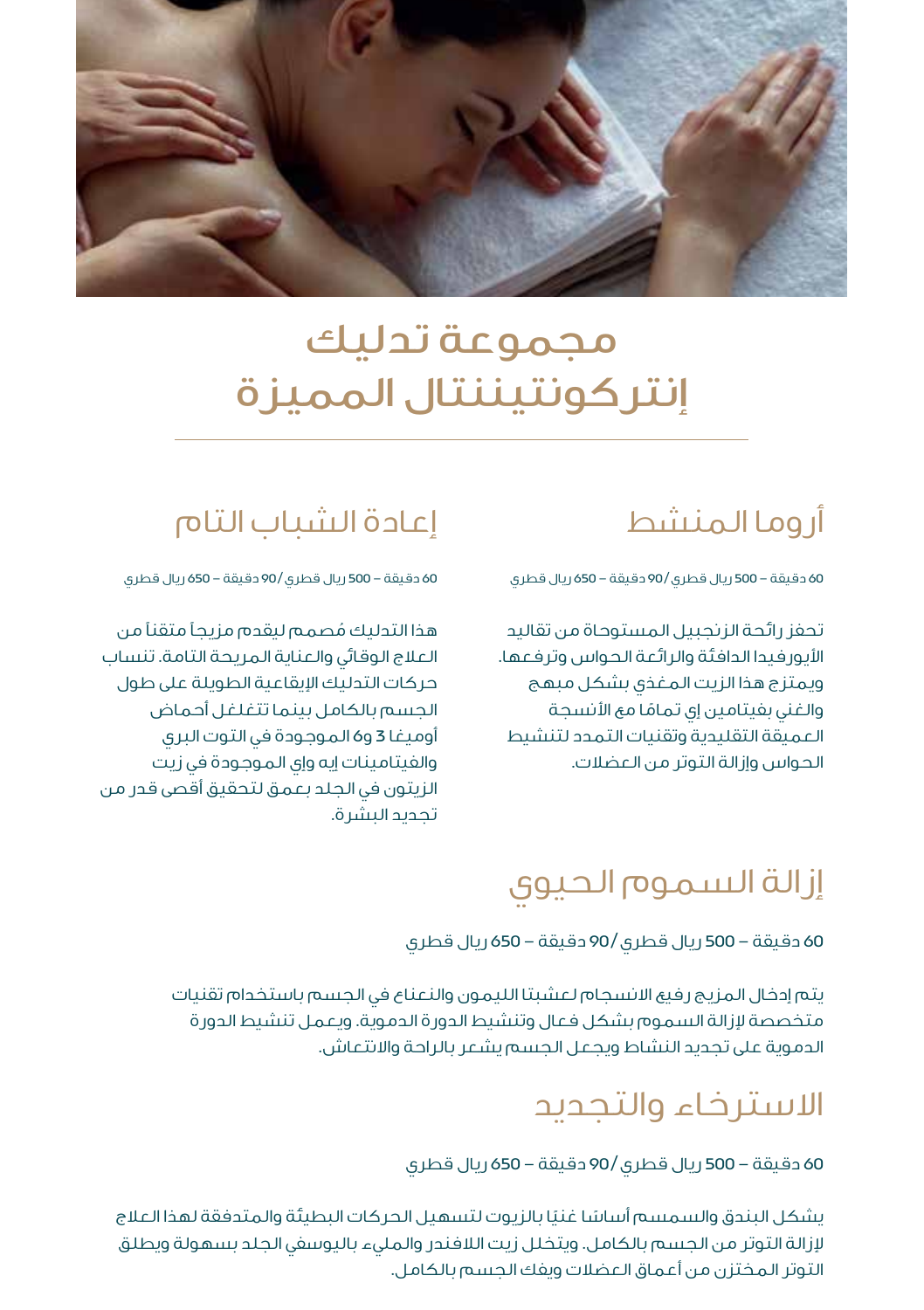# التدليك

تستمد آن سيمونين إلهامها من جميع أنحاء العالم لتقدم لك تجربة تدليك رائعة وفعالة وممتازة. اختر من بين أربع علاجات فريدة: تدليك أروما المنشط، تدليك إعادة الشباب التام، تدليك إزالة السموم الحيوي، تدليك الاسترخاء والتجديد، وكل منها تجمع ببراعة بين مزيج مبتكر من تقنيات التدليك وخلطات الزيوت، وتقدم علاجًا يناسبك بشكل خاص في كل مرة.<br>. وإلا إذا كنت تفضل التدليك التقليدي، فاختر: تدليك الأنسجة العميقة أو التدليك البالي أو تدليك الأربعة أيدي التي ستستمتع به على حد سواء.

# تدليك الأنسجة العميقة

60 دقيقة - 600 ريال قطري / 90 دقيقة - 750 ريال قطري

تمتع بتجربة تدليك الأنسجة العميقة لكامل الجسم، يستهدف التخلص من التوتر، وهو مصمم ً خصيصا للعضلات المشدودة والمجهدة. يتم تنشيط العضلات المتعبة بالعمل على طبقات الأنسجة العميقة، حيث يتم محو العضلات المتوترة والمعقدة بتصريف التوتر منها. وسواء كان ذلك جدول ً عمل شاق أو تمارين - عندما تدفع نفسك إلى أقصى حد - يمكن بسهولة أن يصبح جسمك متيبسا ومؤلماً. يحول هذا التدليك الترميمي الجسم إلى حالة الاسترخاء الطبيعي كما يحفز دفاعات الجسم الطبيعية. وسوف تغادر مع الشعور باللياقة والصحة والانتعاش.

# التدليك البالي

60 دقيقة - 550 ريال قطري / 90 دقيقة - 700 ريال قطري

ً التدليك البالي هو علاج شامل لكامل الجسم، وللأنسجة العميقة. يستخدم التدليك البالي مزيجا من تمارين التمدد اللطيفة، والعلاج بالإبر، التدليك الانعكاسي، والعلاج العطري لتحفيز تدفق الدم والأكسجين حول الجسم وإضفاء الشعور بالراحة والهدوء والاسترخاء العميق.

# تدليك أربعة أيدي

60 دقيقة - 800 ريال قطري

ً أسلوب متزامن حصري مصمم خصيصا ليقوم به معالجان في وقت واحد. توفر الأيدي الخبيرة لمعالجين اثنين أقصى قدر من الفوائد لجسمك من خلال مناورات التدليك المبتكرة، وتكشف عن بشرة مشرقة وخالية تمامًا من الاحتقان. تذوب الزيوت العطرية والبلاسم الفاخرة في الجلد لتقديم نتائج ممتازة. وتوفر هذه الأساليب تجربة حسية لا تُنسى لأى شخص يريد أن ينتقل إلى حالة عميقة من الاسترخاء.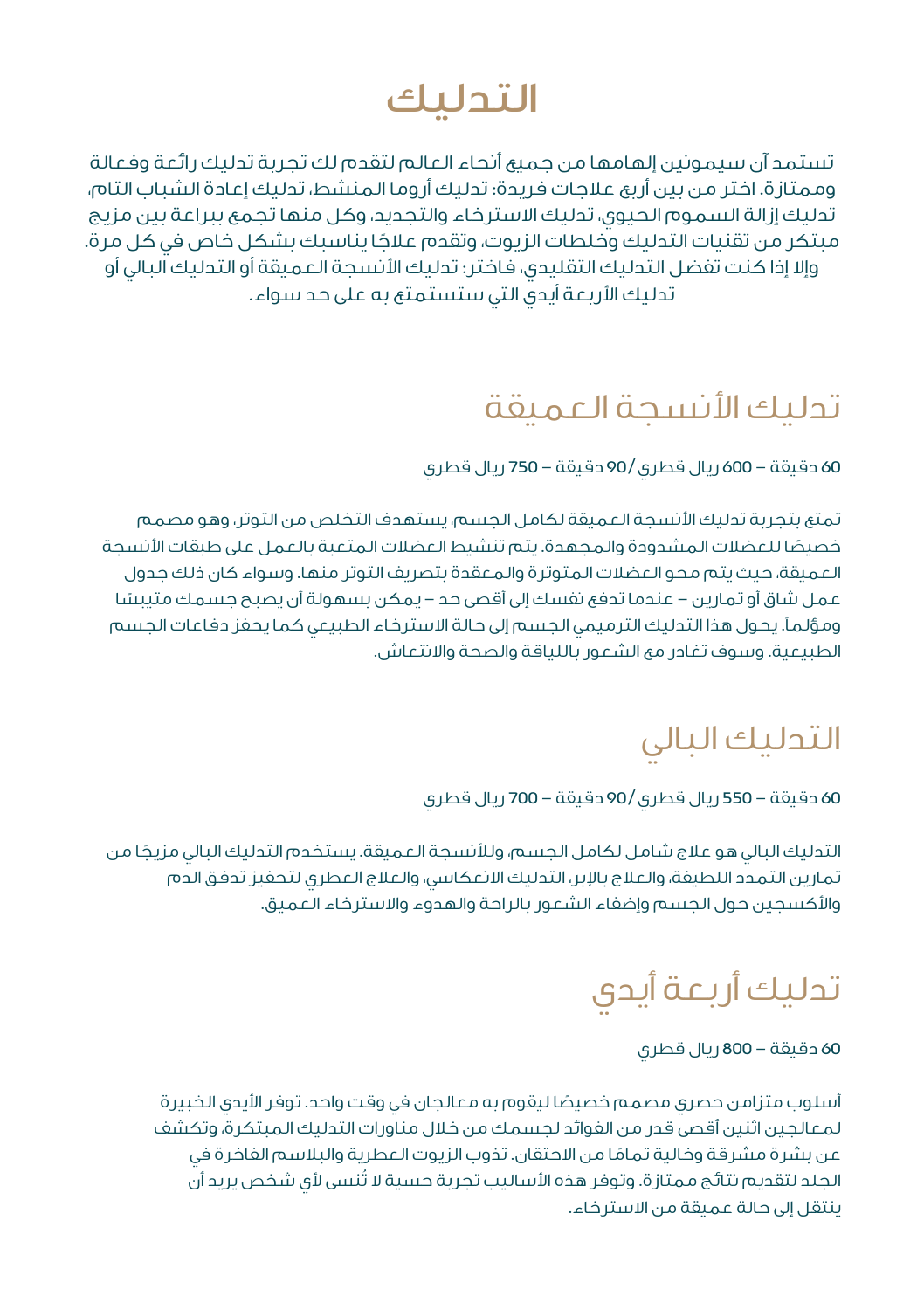### الحجز

ً يرجى التأكد من حجز علاجك مسبقا عن طريق الاتصال بمكتب استقبال السبا على الرقم +974 4015 8888 | +974 3098 3103 / 8664 أو عبر البريد الإلكتروني spa.icdohacity@ihg.com

### سياسة الإلغاء

لدينا سياسة إلغاء تقتضي 24 ساعة؛ وإذا لم نتمكن من إعادة حجز وقت العلاج الخاص بك، فقد يتم تطبيق رسوم بنسبة .٪50

# الوصول المبكر

يرجى الوصول قبل 30-15 دقيقة من موعدك ً لضمان تجربة مرافقنا بالكامل. ويمكنك أيضا الاستفادة من مرافق المنطقة الرطبة لدينا مثل غرفة الساونا أو البخار.

### المجوهرات والمقتنيات الثمينة

نوصي بترك مقتنياتك الثمينة في خزنة غرفتك بالفندق. وأي مقتنيات ثمينة في مرافق السبا ستكون مسؤوليتك الخاصة وعلى عاتقك.

فاجئ أحباءك بشراء قسيمة هدية من مكتب استقبال السبا، إذ أنها ستكون هدية مثالية يمكن استخدامها لجميع علاجات السبا ولكلا الجنسين.

# ماذا سترتدي

نوفر لك رداء حمام حذاء خاص أثناء زيارتك. معالجونا مدربون تدريباً جيداً للتأكد من أنك مغطى بشكل مناسب لاحترام خصوصيتك. نحن نقدم أيضاً الملابس الداخلية أحادية الاستعمال؛ وعوضاً عن ذلك، يكنك ارتداء ملابسك الخاصة. وإذا كنت ترغب في استخدام مرافقنا الرطبة، فيرجى التأكد من إحضار ملابس السباحة الخاصة بك.

# اعتبارات خاصة

ُطلب من الضيوف إكمال نموذج استشارة ي المنتجع الصحي عند الوصول، للتأكد من اختيار العلاج الأنسب لهم. ويرجى إبلاغ موظف الاستقبال أو المدير إذا كانت لديك أي حساسية قسيم هدية أو ارتفاع ضغط الدم أو الحمل أو الإعاقة. $\ddot{\rm g}$ 

# رعاية منزلية

تتوفر لدينا منتجات خاصة لمواصلة رعايتك في المنزل. لا يمكن إرجاع المواد المشتراة في اليوم التالي أو إذا تم فتحها واستخدامها.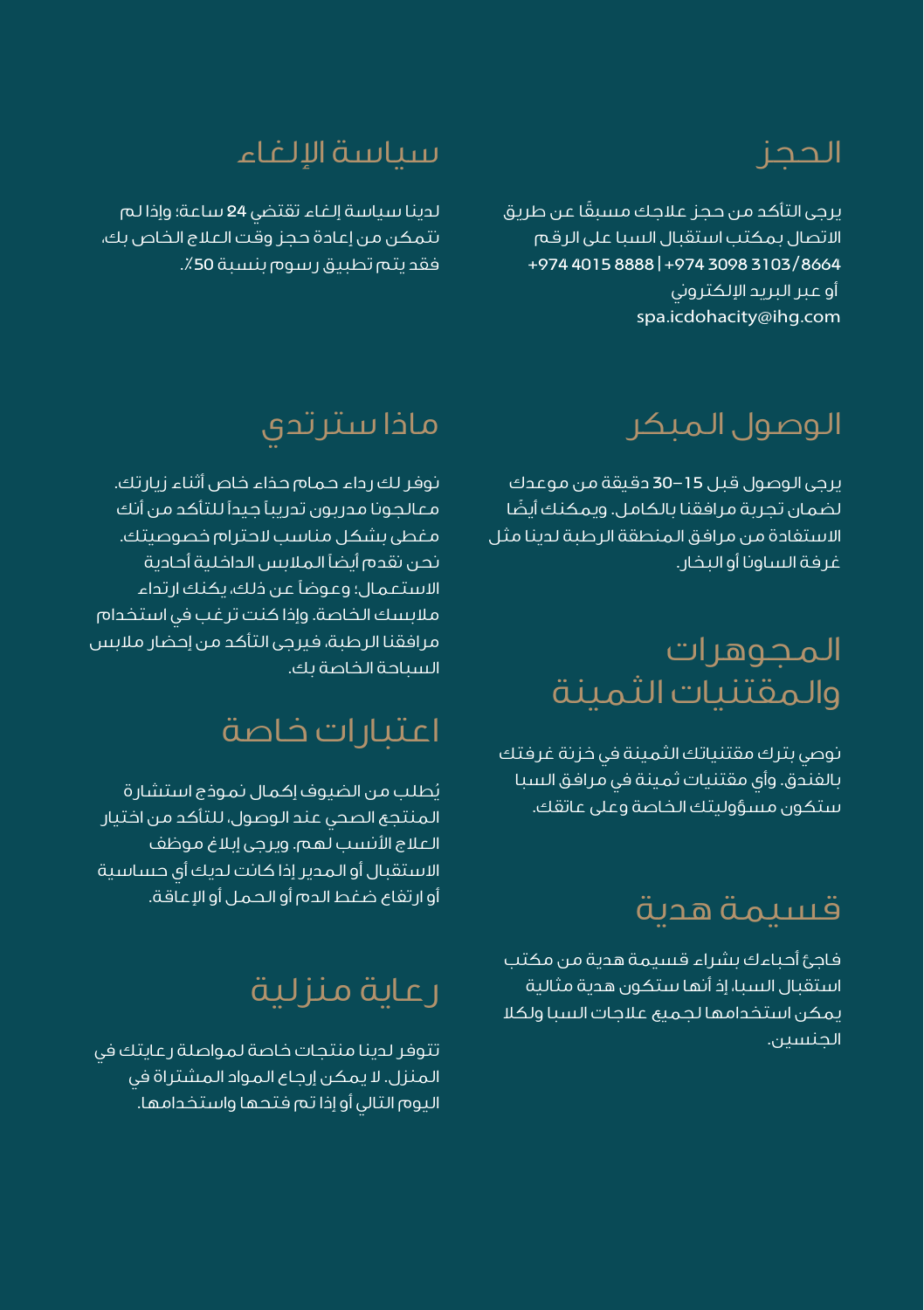# المقدمة

يستمد لامارا سبا إنتركونتيننتال دوحة ذا سيتي جمالياته من موقعه في الطابق ،46 ويتميز بإطلالات خلابة على الخليج الغربي وضوء النهار الطبيعي والعناصر الحسية لتغذية عقلك وجسمك. نحن نقدم نهجًا فخماً وشاملاً للرفاهية، من خلال مر افقنا الحديثة، والعلاجات المميزة. ً

أيقظ حواسك بينما تنغمس في تجربة سبا حسية واكتشف فوائد مجموعتنا من العلامات التجارية الأوروبية للعناية بالبشرة وعلاجات الحمام العربية التقليدية.

> المرافق للنساء والرجال: غرف العلاج | ساونا | حمام | غرفة البخار

### نبذة عن السبا

اكتشف معنى الراحة والاطمئنان النفسي بينما نرشدك خلال جولة من الانطباعات الدائمة. اختر من بين مجموعة من العلاجات والبلاسم الأوروبية الأصلية والشرق أوسطية الفاتنة.

بعد استشارة أولية مع معالجينا الخبراء، اختر علاجًا مخصصًا أو حصريًا من قائمتنا المتنوعة. وسيضمن نهجنا الشامل بالعلامات التجارية الراقية تجربة سبا مخصصة لك مع التركيز على الضيوف الرجال و السيدات على حدٍ سواء. **استرخ وانتعش واستعد شبابك.**